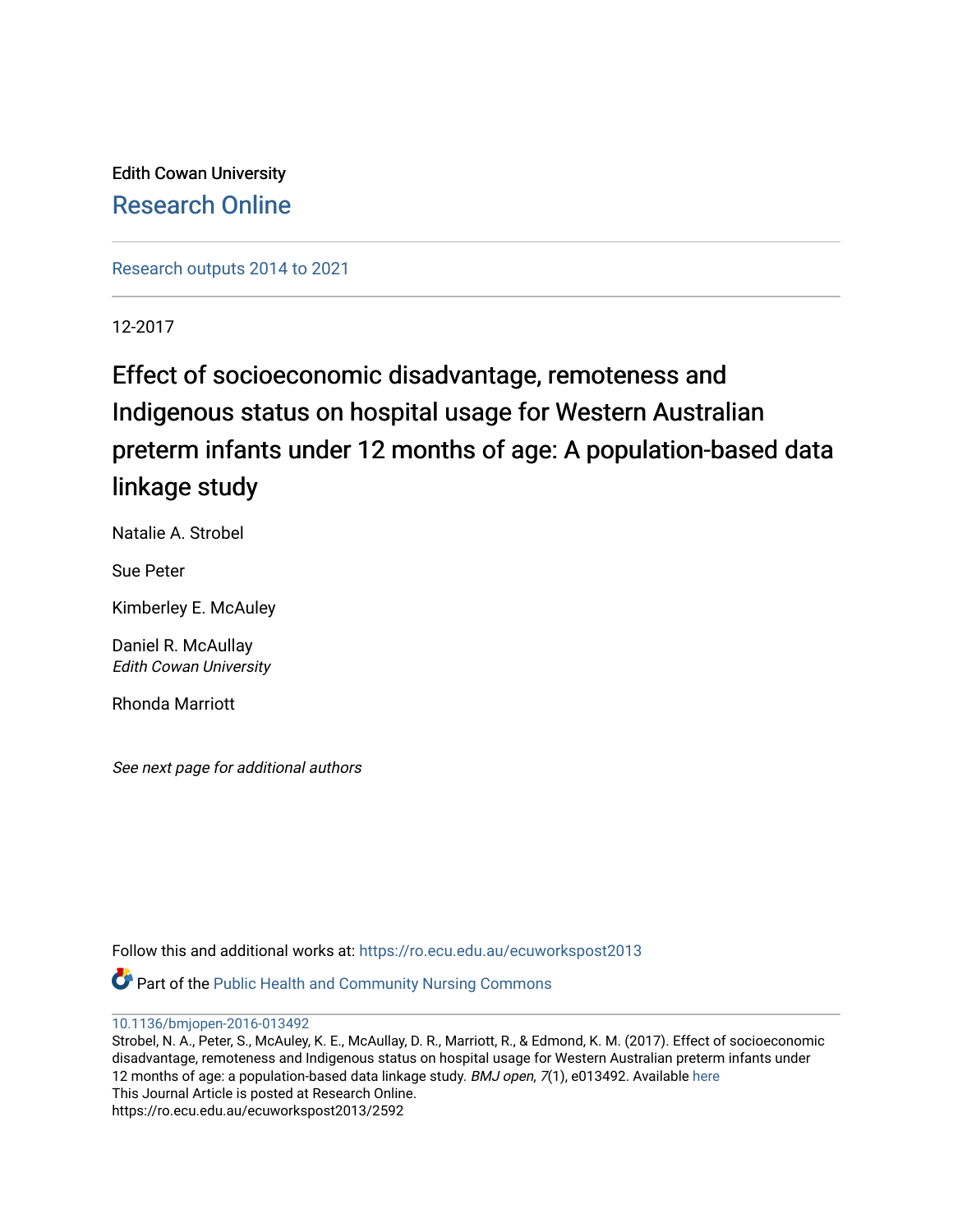#### Authors

Natalie A. Strobel, Sue Peter, Kimberley E. McAuley, Daniel R. McAullay, Rhonda Marriott, and Karen M. Edmond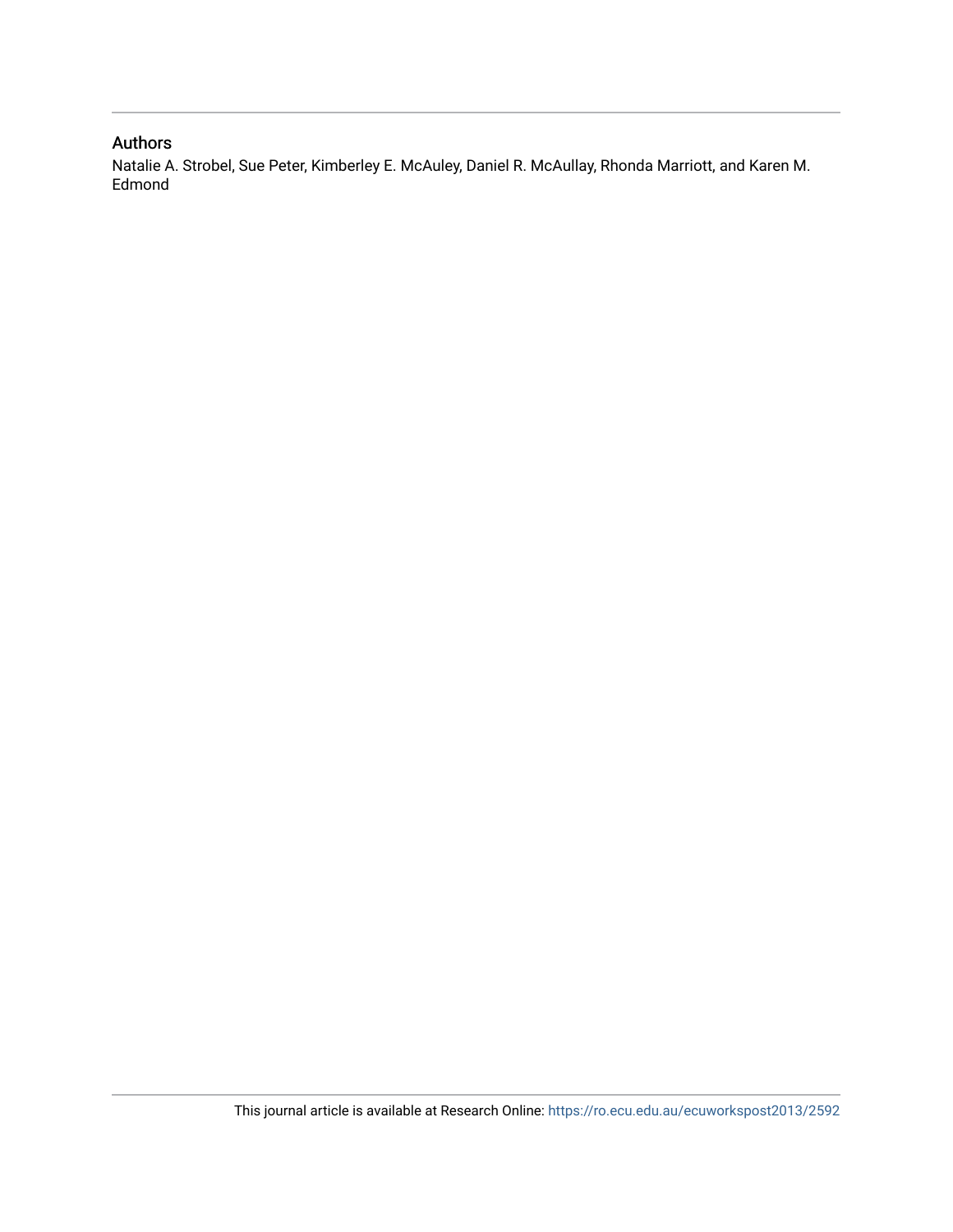# **BMJ Open Effect of socioeconomic disadvantage,** remoteness and Indigenous status on hospital usage for Western Australian preterm infants under 12 months of age: a population-based data linkage study

Natalie A Strobel,<sup>1</sup> Sue Peter,<sup>2</sup> Kimberley E McAuley,<sup>1</sup> Daniel R McAullay,<sup>1,3</sup> Rhonda Marriott,<sup>4</sup> Karen M Edmond<sup>1</sup>

#### ABSTRACT

**Objectives:** Our primary objective was to determine the incidence of hospital admission and emergency department presentation in Indigenous and non-Indigenous preterm infants aged postdischarge from birth admission to 11 months in Western Australia. Secondary objectives were to assess incidence in the poorest infants from remote areas and to determine the primary causes of hospital usage in preterm infants. **Design:** Prospective population-based linked data set.

Setting and participants: All preterm babies born in Western Australia during 2010 and 2011.

Main outcome measures: All-cause hospitalisations and emergency department presentations.

Results: There were 6.9% (4211/61 254) preterm infants, 13.1% (433/3311) Indigenous preterm infants and 6.5% (3778/57 943) non-Indigenous preterm infants born in Western Australia. Indigenous preterm infants had a higher incidence of hospital admission (adjusted incident rate ratio (aIRR) 1.24, 95% CI 1.08 to 1.42) and emergency department presentation (aIRR 1.71, 95% CI 1.44 to 2.02) compared with non-Indigenous preterm infants. The most disadvantaged preterm infants (7.8/1000 person days) had a greater incidence of emergency presentation compared with the most advantaged infants (3.1/1000 person days) (aIRR 1.61, 95% CI 1.30 to 2.00). The most remote preterm infants (7.8/1000 person days) had a greater incidence of emergency presentation compared with the least remote preterm infants (3.0/1000 person days; aIRR 1.82, 95% CI 1.49 to 2.22).

Conclusions: In Western Australia, preterm infants have high hospital usage in their first year of life. Infants living in disadvantaged areas, remote area infants and Indigenous infants are at increased risk. Our data highlight the need for improved postdischarge care for preterm infants.

#### For numbered affiliations see end of article.

Correspondence to Dr Natalie A Strobel; natalie.strobel@uwa.edu.au

#### INTRODUCTION

In 2010, it was estimated globally that 15 million babies, 11.1% of all live births

#### Strengths and limitations of this study

- $\blacksquare$  To the best of our knowledge, this is the first study to investigate the effect of risk factors on hospital usage and the burden of hospital admissions in Indigenous preterm infants under 12 months of age.
- **EXTER 15 This study uses population-based data for all** Western Australian preterm infants born in 2010–2011 and high-quality administrative data sets to determine hospital use for these infants.
- $\blacksquare$  The sample size was sufficient to determine the differences in hospital use between Indigenous preterm infants, socioeconomic status and remoteness for preterm infants.
- **Environmental factors and maternal education** were unable to be assessed.

worldwide, were born preterm (<37 weeks gestation).<sup>[1](#page-11-0)</sup> Preterm infants are at a greater risk of experiencing serious health complications than full-term infants. Complications include respiratory infections, anaemia, vision and hearing loss, and developmental delay.<sup>1</sup> Infants with complications from prematurity need many more health and social services than full-term infants and infants without these complications. $2^3$  This places a high economic, health and social burden on families and health systems.<sup>[4](#page-11-0)</sup>

In 2013, 8.6% of all babies born in Australia were preterm, most with a gestational age of between 32 and 36 completed weeks. $5$  These data are similar to other developed countries. However, during 2013, 14% of babies born to Australian Aboriginal and Torres Strait Islander (hereafter referred to as Indigenous) mothers were preterm.<sup>[5](#page-11-0)</sup> This high preterm risk has changed little over the past decade.<sup>[6](#page-11-0)</sup> These data are comparable to

McAuley KE, et al. Effect of socioeconomic disadvantage, remoteness and Indigenous status on hospital usage for Western Australian preterm infants under 12 months of age: a population-based data linkage study. BMJ Open 2017;7:e013492. doi:10.1136/bmjopen-2016- 013492

To cite: Strobel NA, Peter S,

▶ Prepublication history and additional material is available. To view please visit the journal [\(http://dx.doi.org/](http://dx.doi.org/10.1136/bmjopen-2016-013492) [10.1136/bmjopen-2016-](http://dx.doi.org/10.1136/bmjopen-2016-013492) [013492\)](http://dx.doi.org/10.1136/bmjopen-2016-013492).

Received 19 July 2016 Revised 20 December 2016 Accepted 21 December 2016

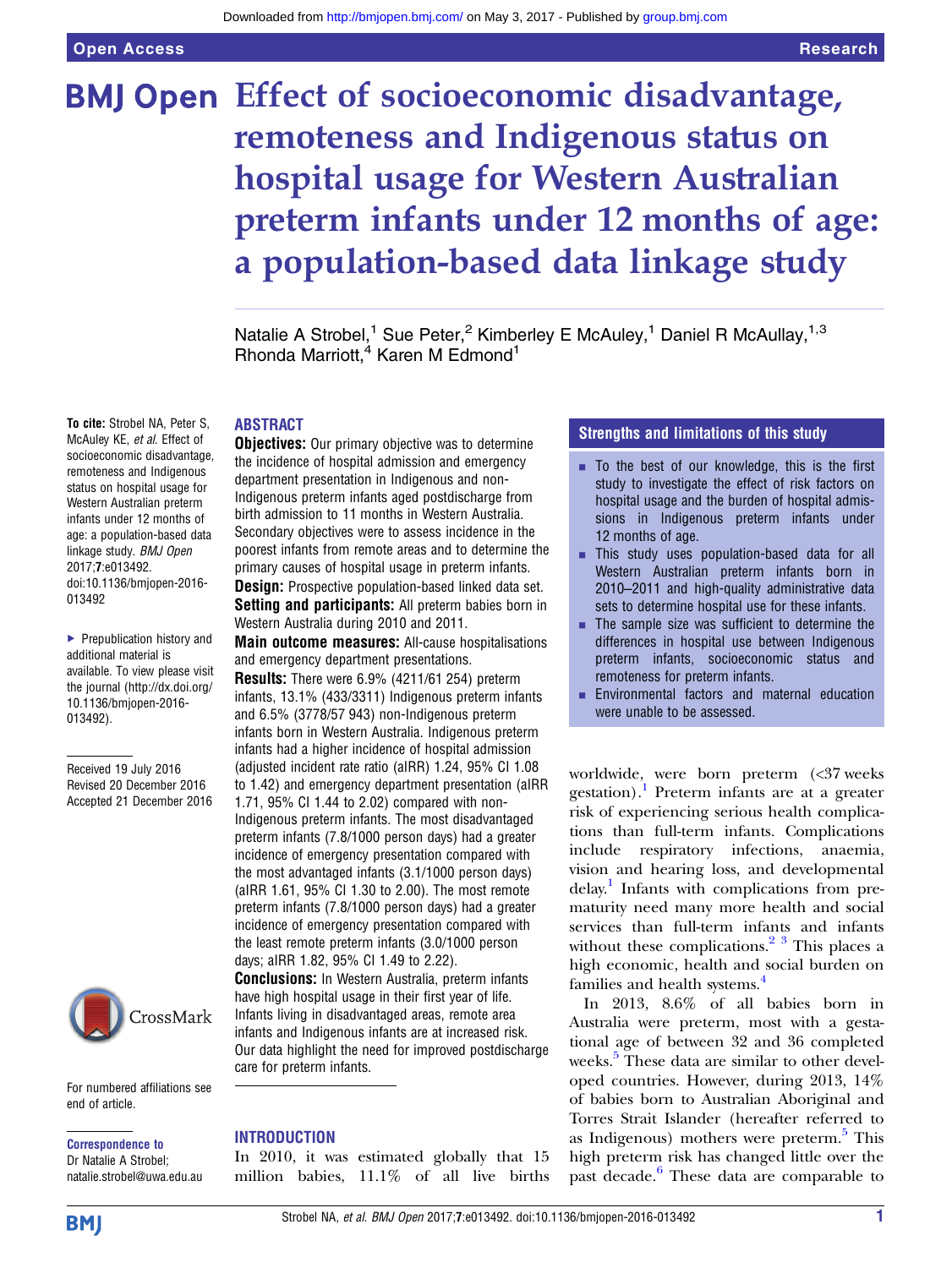many of the poorest countries in the world where the most recent data indicate that ∼12% of babies are born preterm.[7](#page-11-0)

Despite the high risks, there has been little focus on understanding hospital usage patterns and what follow-up care is needed for high-risk preterm Aboriginal infants, especially the poorest infants who live in remote areas. This is particularly important because mothers who carry a higher burden of ill health and social dysfunction have a higher risk of delivering a preterm or low birthweight infant. $8<sup>9</sup>$  These mothers often have more difficulties accessing the health system and adhering to medication regimens.<sup>[8](#page-11-0)</sup>

Western Australia (WA) has a large de-identified prospective longitudinal population-based data system involving the probabilistic systematic record linkage of total population administrative health data sets. $10$  Data are available for birth cohorts and include information on maternal and infant characteristics, hospital admission and emergency department presentations including length of stay, cause of hospital admission, Indigenous status and socioeconomic status.

Our study was designed to assess differentials in incidence of all-cause hospital admission and emergency department presentation for Indigenous and non-Indigenous preterm infants (born <37 weeks) during their first 12 months of life. Our primary objective was to determine the incidence of hospital admission and emergency department presentation in Indigenous and non-Indigenous infants from time of discharge from birth admission to 11 months (0–11 months). Secondary objectives were to assess incidence in the poorest infants from remote areas and to determine the primary causes of hospital usage in preterm infants.

#### **METHODS**

#### Study setting and database access

All live births occurring at <37 weeks gestational age in WA from 1 January 2010 to 31 December 2011 were included in this study. Prospective population-based linked data from the WA Midwives' Notification System, Hospital Morbidity Data System, Emergency Department Data Collection, Death Registrations, the Index of Relative Socio-Economic Disadvantage  $(IRSD)^{11}$  $(IRSD)^{11}$  $(IRSD)^{11}$  and the Accessibility/Remoteness Index of Australia  $(ARIA)^{12}$  $(ARIA)^{12}$  $(ARIA)^{12}$ were obtained from the Department of Health of Western Australia (DOHWA).

The Midwives' Notification System includes clinical (infant weight, gestational age, Apgar score, multiple birth, gravidity) and sociodemographic (baby's gender, mother's age, Indigenous status, socioeconomic status, remoteness index) data on all WA live births and stillbirths of more than 20 weeks' gestation or birth weight >400 g which are reported by trained midwives within 48 hours of delivery. The Hospital Morbidity Data System and Emergency Department Data Collection include data on all completed hospital admissions and

emergency department presentations to all public hospitals in WA. These data are entered by trained medical records staff following the occasion of service. Death Registrations are linked monthly and include date and cause of death. The Australian Bureau of Statistics (ABS) IRSD divides statistical local areas based on the 2006 Australian national census data into quintiles from most deprived (1) to least deprived  $(5)$ .<sup>[11](#page-11-0)</sup> The ARIA was developed by the Department of Health and Aged Care and is maintained by the Australian Institute of Health and Welfare  $(AIHW).$ <sup>12</sup> This index classifies geographic location on the basis of isolation and distance from service centres and healthcare facilities. ARIA data are split into five categories from least remote (1; major cities) to most remote (5; remote area communities).

The databases were systematically linked by DOHWA data linkage staff using probabilistic matching and de-identified. The final database included date of hospital admission, date of emergency department presentation, hospital length of stay, maternal ethnicity, maternal age, gravidity, infant age, infant birth weight, gestational age, infant sex, multiple birth and infant health status at birth (Apgar score). ISRD quintile, ARIA level and health region from the Midwives' Notification System were also included.

#### Inclusion and exclusion criteria

Infants were classified as Indigenous if the mother was recorded in the Midwives' Notification System as an Aboriginal and/or Torres Strait Islander.<sup>13</sup> All other infants were classified as non-Indigenous. To avoid clustering within multiple births, the population was limited to singleton babies.

#### **Definitions**

Specific cut points were used to define preterm; 'extremely preterm' (<28 weeks gestation); 'very preterm' (births between 28 and <32 weeks gestation); and 'moderate preterm' (births between 32 and  $\langle 37 \rangle$  weeks gestation).<sup>[1](#page-11-0)</sup> The small for gestational age index was calculated as small for gestational age 'SGA' (<10th centile for weight); appropriate for gestational age 'AGA' (10–90th centile for weight); large for gestational age 'LGA'  $(>90$ th centile).<sup>[14](#page-11-0)</sup>

We defined the 'person time at risk' as the number of days between discharge from the birth admission to 11 months of chronological age. This excluded the stay in hospital after birth for both well and unwell babies. Hospital admissions were defined as the number of admissions of infants to a WA hospital ward for care during the period between discharge from the birth admission to 11 months. Between hospital transfers were included as one admission. Emergency department presentations were defined as the number of presentations of infants to a WA hospital emergency department (regardless of whether the child was admitted) during the period between discharge from the birth admission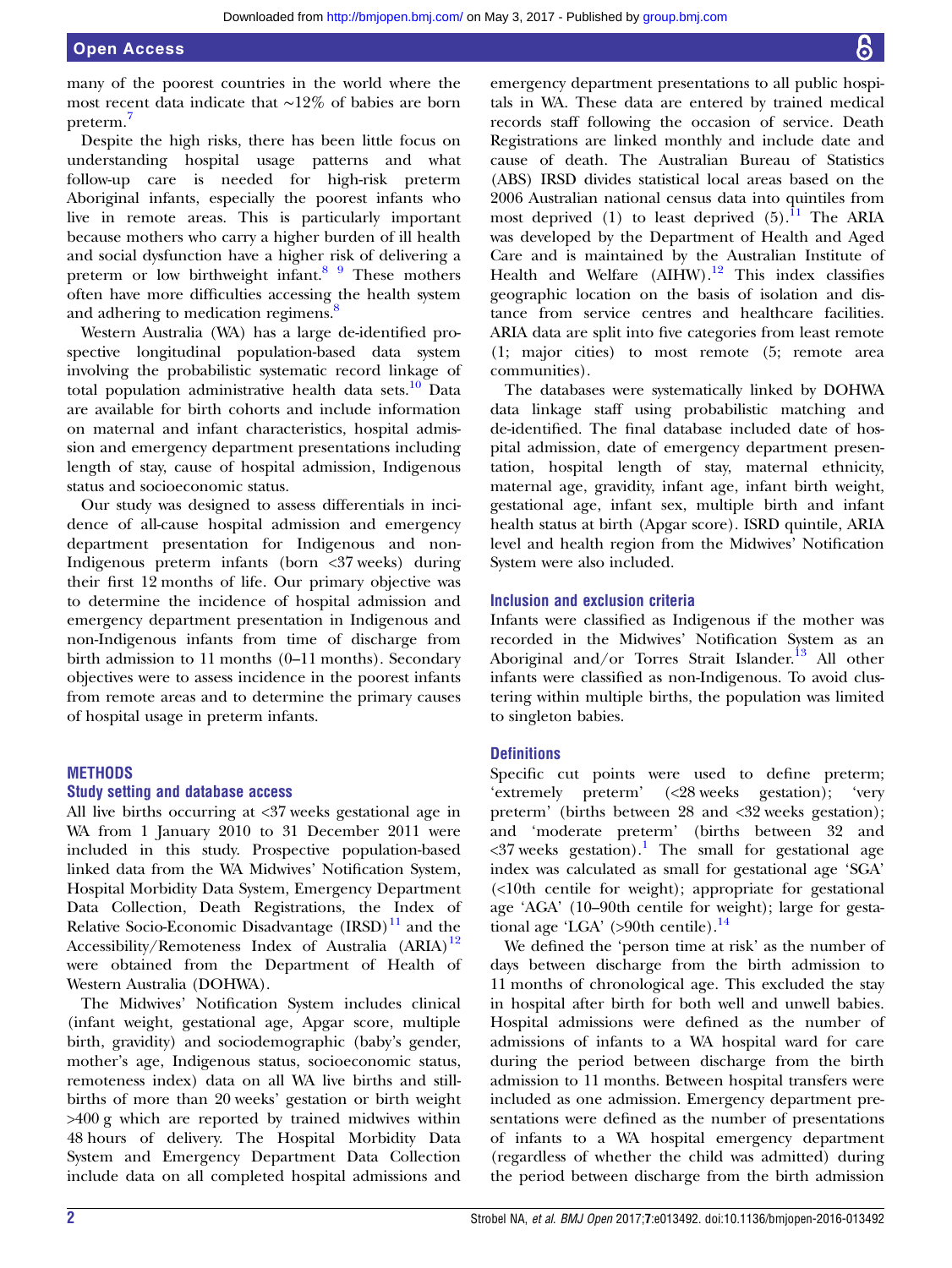to 11 months. The frequency of emergency department presentations was defined as the count of presentations to any emergency department regardless of whether the child was admitted to hospital. 'Low socioeconomic status' was defined as the two lowest IRSD quintiles (IRSD 1–2). 'Remote residence' was defined as the two most remote ARIA categories (ARIA 4–5).

Primary cause of hospitalisation and emergency department presentations were classified using the International Classification of Disease V.10 (ICD-10) classification system by medical record staff. Each admission only received one diagnostic code.<sup>[15](#page-11-0)</sup> All hospital admissions were classified with a primary cause of hospitalisation but secondary diagnoses or comorbidity data were not available. No data on cause of emergency department presentation were available. Causes of hospitalisation were defined according to the  $\text{AHW}^{16}$  $\text{AHW}^{16}$  $\text{AHW}^{16}$  and adapted for use with infants.<sup>[17](#page-11-0)</sup> Diseases were categorised as the respiratory system, digestive system, skin and subcutaneous tissue, ear and mastoid process, infectious and parasitic diseases, nutritional diseases, injury and poisoning, perinatal conditions (eg, prematurity, hypoxic-ischaemic encephalopathy), congenital malformations, chromosomal abnormalities and all other conditions.

#### Sample size and data analysis

Our primary outcome measure was the incidence of hospital admissions between discharge from the birth admission to 11 months of chronological age in Indigenous and non-Indigenous preterm infants from 2010 to 2011.

Incidence of hospital usage was calculated as the number of events (hospital admissions or emergency presentations) between discharge from birth admission to 11 months of chronological age divided by the total days at risk between discharge from the birth admission to 11 months. All incidence rates were expressed as 1000 person days. We also calculated median and IQR (25th– 75th centile) estimates.

Analyses were completed using multilevel generalised estimating equation modelling clustering for geographical location. Crude incident rate ratios (IRRs), adjusted IRRs (aIRRs) and 95% CI were calculated using negative binomial regression analysis with an exchangeable correlation structure to assess the association between hospital admissions and emergency presentations for preterm infants and Indigenous status, socioeconomic status and remoteness.<sup>[18 19](#page-11-0)</sup> Potential confounders were included in the models a priori to adjust for the effect of important explanatory variables. We identified factors that are known to be associated with both the exposure and the outcome and were not a causal step in the pathway. We only included variables from the Midwives' Notification System: maternal characteristics (maternal age, gravidity), infant factors (gender of child, birth weight), Indigenous status and socioeconomic status (ISRD). Data analyses were conducted using STATA V.13.1 (StataCorp, USA).

We calculated that our study population of 4211 infants would provide 90% power to detect at least a 10% difference in hospital admission incidence between Indigenous and non-Indigenous infants. We assumed a 5% significance level, a hospital admission incidence of 5.0/1000 person days and that the ratio between Indigenous to non-Indigenous infants would be ∼1:9.

#### **RESULTS**

During 2010–2011 in WA there were 62 965 live births; 98.3% (61 254) were singletons and 6.9% (4211) of these infants were preterm. Of these, 2.0% (84/4211) preterm infants died in the first year of life ([web](http://dx.doi.org/10.1136/bmjopen-2016-013492) [appendix A](http://dx.doi.org/10.1136/bmjopen-2016-013492)). In total,  $13.1\%$  ( $433/3311$ ) of the preterm infants were classified as Indigenous and 6.5% (3778/ 57 943) were classified as non-Indigenous ([table 1\)](#page-5-0). In total, 37.2% (161) of preterm Indigenous infants were classified in the most disadvantaged quintile compared with 3.5% (132) non-Indigenous infants. In total, 38.6% (167) of preterm Indigenous infants lived in the most remote area (ARIA 5) compared with 3.6% (134) of non-Indigenous infants [\(table 1](#page-5-0)).

The median (IQR) length of stay during the birth admission was 75 days (IQR 4–107) for infants with gestational age <28 weeks; 33 days (IQR 21–48) for infants with gestational age 28 to <32 weeks and 5 days (IQR 3–8) for infants with gestational age 32 to <37 weeks. [Web](http://dx.doi.org/10.1136/bmjopen-2016-013492) [appendix A](http://dx.doi.org/10.1136/bmjopen-2016-013492) provides further detail of the length of hospital stay in birth hospital.

Overall, there were a total 5284 hospital admissions in 3102 preterm infants and 5657 emergency presentations in 2220 preterm infants during the period between discharge from birth admission to 11 months of chronological age. Of the hospital admissions, 2233 (42.3%) were elective admissions, 3007 (56.9%) were emergency-related admissions and the remaining 44 (0.8%) were unknown. In total, 73.7% (3102) of preterm infants had at least one hospital admission and 52.7% (2220) of infants had at least one emergency department presentation between discharge from birth admission to 11 months [\(web appendix B](http://dx.doi.org/10.1136/bmjopen-2016-013492)).

Indigenous preterm infants had a higher incidence of emergency department presentation (aIRR 1.71, 95% CI 1.44 to 2.02) and hospital admission (aIRR 1.24, 95% CI 1.08 to 1.42) compared with non-Indigenous preterm infants even after adjusting for confounding factors ([table 2\)](#page-6-0). Preterm infants with gestational age under 32 weeks had a greater incidence of hospital admission (5.9/1000 person days) compared with infants with a gestational age 32–37 weeks (3.3/1000 person days; aIRR 1.79, 95% CI 1.67 to 1.93; [table 2\)](#page-6-0). There was also an increased incidence of emergency department presentations for infants with a gestational age under 32 weeks (aIRR 1.40, 95% CI 1.27 to 1.54). Length of stay for birth admissions over 28 days was significantly associated with subsequent hospital admissions (aIRR 1.98, 95% CI 1.81 to 2.17) and emergency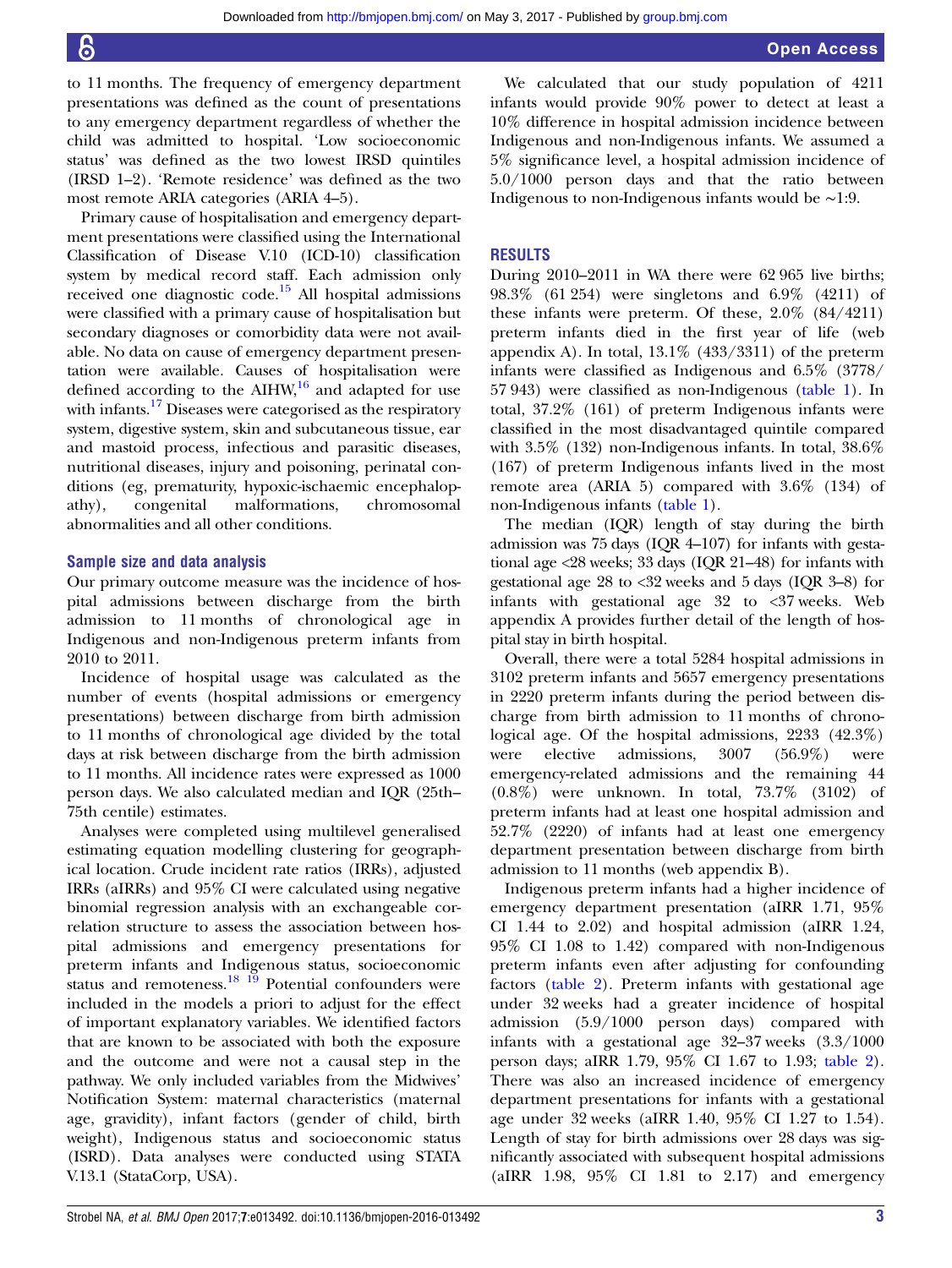<span id="page-5-0"></span>Open Access

|                                                                                                                                                  |                        | <b>Number of</b>     | <b>Number of</b>      |                                |         |
|--------------------------------------------------------------------------------------------------------------------------------------------------|------------------------|----------------------|-----------------------|--------------------------------|---------|
|                                                                                                                                                  | <b>Total number</b>    | Indigenous           | non-Indigenous        |                                |         |
| <b>Characteristics</b>                                                                                                                           | of infants<br>$n=4211$ | infants<br>$n = 433$ | infants<br>$n = 3778$ | <b>OR 95% CI</b>               | p Value |
|                                                                                                                                                  |                        |                      |                       |                                |         |
| Infant<br>Prematurity (week)                                                                                                                     |                        |                      |                       |                                |         |
| < 28                                                                                                                                             | 186 (4.4%)             | 28 (6.5%)            | 158 (4.2%)            | 1.58 (1.05 to 2.40)            | 0.030   |
| $28 - 32$                                                                                                                                        | 311(7.4%)              | 45 (10.4%)           | 266 (7.0%)            | 1.53 $(1.10 \text{ to } 2.14)$ | 0.012   |
| 32<37                                                                                                                                            | 3714 (88.2%)           | 360 (83.1%)          | 3354 (88.8%)          | 0.62 (0.48 to 0.82)            | 0.001   |
| Child sex                                                                                                                                        |                        |                      |                       |                                |         |
| Male                                                                                                                                             | 2316 (55.0%)           | 226 (52.2%)          | 2090 (55.3%)          | 0.88 (0.72 to 1.08)            | 0.216   |
| Female                                                                                                                                           | 1895 (45.0%)           | 207 (47.8%)          | 1688 (44.7%)          | 1.13 (0.93 to 1.38)            | 0.216   |
| Birth weight                                                                                                                                     |                        |                      |                       |                                |         |
| Low birth weight (<2500 g)                                                                                                                       | 1983 (47.1%)           | 258 (59.6%)          | 1725 (45.7%)          | 0.57 (0.47 to 0.70)            | < 0.001 |
| Normal birth weight $(≥2500 g)$                                                                                                                  | 2228 (52.9%)           | 175 (40.4%)          | 2053 (54.3%)          | 1.75 (1.43 to 2.15)            | < 0.001 |
| Small for gestational age index                                                                                                                  |                        |                      |                       |                                |         |
| SGA (<10th centile)                                                                                                                              | 335 (8.0%)             | 48 (11.1%)           | 287 (7.6%)            | 1.52 (1.10 to 2.10)            | 0.011   |
| AGA (10th-90th centile)                                                                                                                          | 3386 (80.4%)           | 341 (78.8%)          | 3045 (80.6%)          | 0.91 (0.71 to 1.16)            | 0.431   |
| LGA (>90th centile)                                                                                                                              | 483 (11.5%)            | 42 (9.7%)            | 441 (11.7%)           | 0.82 (0.58 to 1.14)            | 0.231   |
| Data missing                                                                                                                                     | <b>NP</b>              | NΡ                   | <b>NP</b>             |                                |         |
| APGAR 5 score                                                                                                                                    |                        |                      |                       |                                |         |
| <7 (abnormal)                                                                                                                                    | 259 (6.2%)             | $31(5.1\%)$          | 228 (6.0%)            | 1.20 (0.81 to 1.76)            | 0.369   |
| $\geq$ 7 (healthy)                                                                                                                               | 3951 (93.8%)           | 402 (94.9%)          | 3549 (93.9%)          | 0.83 (0.56 to 1.23)            | 0.357   |
| Data missing                                                                                                                                     | <b>NP</b>              | <b>NP</b>            | <b>NP</b>             |                                |         |
| Maternal                                                                                                                                         |                        |                      |                       |                                |         |
| Maternal age (years)                                                                                                                             |                        |                      |                       |                                |         |
| $20$                                                                                                                                             | 243 (5.8%)             | 87 (18.4%)           | 156 (4.1%)            | 5.84 (4.39 to 7.76)            | < 0.001 |
| $20 - 24s$                                                                                                                                       | 671 (15.9%)            | 135 (31.6%)          | 536 (14.2%)           | 2.74 (2.19 to 3.42)            | < 0.001 |
| $25 - 29$                                                                                                                                        | 1115 (26.5%)           | 109 (27.3%)          | 1006 (26.6%)          | 0.93 (0.74 to 1.17)            | 0.516   |
| $30 - 34$                                                                                                                                        | 1207 (28.7%)           | 57 (12.9%)           | 1150 (30.4%)          | 0.35 (0.26 to 0.46)            | < 0.001 |
| $35+$                                                                                                                                            | 975 (23.2%)            | 45 (9.8%)            | 930 (24.6%)           | 0.36 (0.26 to 0.49)            | < 0.001 |
| Gravidity                                                                                                                                        |                        |                      |                       |                                |         |
| 0                                                                                                                                                | 1358 (32.2%)           | 95 (21.9%)           | 1263 (33.4%)          | $0.56$ (0.44 to 0.71)          | < 0.001 |
| 1                                                                                                                                                | 1121 (26.6%)           | 90(20.8%)            | 1031 (27.3%)          | 0.70 (0.55 to 0.89)            | < 0.001 |
| $\overline{c}$                                                                                                                                   | 736 (17.5%)            | 65 (15.0%)           | 671 (17.8%)           | 0.82 (0.62 to 1.08)            | 0.154   |
| $\geq 3$                                                                                                                                         | 996 (23.7%)            | 183 (42.3%)          | 813 (21.5%)           | 2.67 (2.17 to 3.28)            | < 0.001 |
| Area                                                                                                                                             |                        |                      |                       |                                |         |
| Socioeconomic status                                                                                                                             |                        |                      |                       |                                |         |
| Most disadvantaged 1                                                                                                                             | 293 (7.0%)             | 161 (37.2%)          | 132 (3.5%)            | 17.09 (13.13 to 22.22)         | < 0.001 |
| 2                                                                                                                                                | 646 (15.3%)            | 58 (13.4%)           | 588 (15.6%)           | $0.86$ (0.64 to 1.15)          | 0.299   |
| 3                                                                                                                                                | 537 (12.8%)            | 56 (12.9%)           | 481 (12.7%)           | 1.04 (0.77 to 1.40)            | 0.793   |
| $\overline{4}$                                                                                                                                   | 1143 (27.1%)           | 75 (17.3%)           | 1068 (28.3%)          | 0.54 (0.42 to 0.70)            | < 0.001 |
| Least disadvantaged 5                                                                                                                            | 1486 (35.3%)           | 65 (15.0%)           | 1421 (37.6%)          | $0.30$ (0.23 to 0.39)          | < 0.001 |
| Data missing                                                                                                                                     | 106 (2.5%)             | 18 (4.2%)            | 88 (2.3%)             |                                |         |
| Geographic location                                                                                                                              |                        |                      |                       |                                |         |
| Major city                                                                                                                                       | 1802 (42.8%)           | 84 (19.4%)           | 1718 (45.5%)          | 0.29 (0.23 to 0.37)            | < 0.001 |
| Inner regional                                                                                                                                   | 1559 (37.0%)           | 82 (18.9%)           | 1477 (39.1%)          | 0.37 (0.29 to 0.47)            | < 0.001 |
| Outer regional                                                                                                                                   | 327 (7.8%)             | 58 (13.4%)           | 269 (7.1%)            | 2.07 (1.52 to 2.80)            | < 0.001 |
| Remote                                                                                                                                           | 116 (2.8%)             | 24 (5.5%)            | 92 (2.4%)             | 2.40 (1.51 to 3.81)            | < 0.001 |
| Very remote                                                                                                                                      | 301 $(7.1\%)$          | 167 (38.6%)          | 134 (3.6%)            | 17.87 (13.76 to 23.20)         | < 0.001 |
| Data missing                                                                                                                                     | 106 (2.5%)             | 18 (4.2%)            | 88 (2.3%)             |                                |         |
| AGA, appropriate for gestational age: LGA, large for gestational age: NP, not publishable due to small numbers and confidentiality restrictions: |                        |                      |                       |                                |         |

AGA, appropriate for gestational age; LGA, large for gestational age; NP, not publishable due to small numbers and confidentiality restrictions; SGA, small for gestational age.

department presentations (aIRR 1.66, 95% CI 1.48 to 1.86) compared with stays <14 days ([web appendix C\)](http://dx.doi.org/10.1136/bmjopen-2016-013492). There were no marked effects of other sociodemographic characteristics on hospital usage in preterm infants ([table 2](#page-6-0)).

Preterm infants living in the most disadvantaged areas had an increased incidence of presenting to the emergency department (7.8/1000 person days) compared with the most advantaged (ISRD 5) preterm infants (3.1/1000 person days; aIRR 1.61, 95% CI 1.30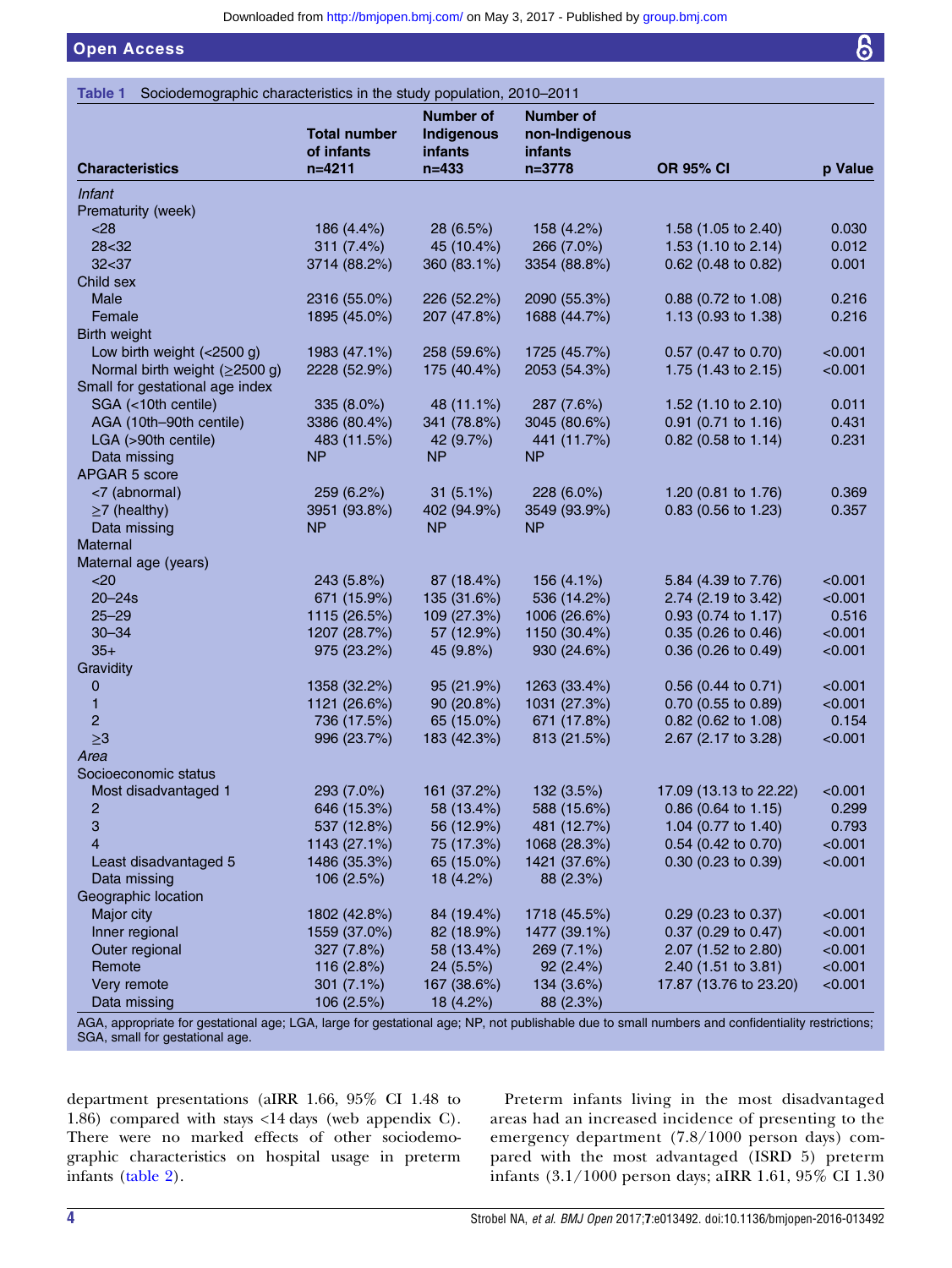<span id="page-6-0"></span>

Table 2 Rate of hospital usage in preterm infants postdischarge from birth admission to 11 months by sociodemographic characteristics, 2010–2011

| <b>Characteristics</b>                                                                       | <b>Events</b> | Time at<br>risk   | (Events/<br>$risk) \times 1000$ | <b>Unadjusted IRR</b><br>(95% CI) | p Value        | alRR (95% CI)*                 | p Value        |
|----------------------------------------------------------------------------------------------|---------------|-------------------|---------------------------------|-----------------------------------|----------------|--------------------------------|----------------|
| All-cause hospitalisations postdischarge from birth admission to 11 months<br>Infant         |               |                   |                                 |                                   |                |                                |                |
| Indigenous status                                                                            |               |                   |                                 |                                   |                |                                |                |
| Indigenous                                                                                   | 745           | 152 285           | 4.89                            | 1.44 (1.28 to 1.62)               | < 0.001        | 1.24 (1.08 to 1.42)            | 0.002          |
| Non-Indigenous                                                                               | 4539          | 1 335 534         | 3.40                            | 1.00                              |                | 1.00                           |                |
| Prematurity† (week)                                                                          |               |                   |                                 |                                   |                |                                |                |
| $28$                                                                                         | 340           | 54 951            | 6.19                            | 1.95 (1.74 to 2.19)               | < 0.001        | 1.91 (1.70 to 2.13)            | < 0.001        |
| 28<32                                                                                        | 598           | 103 070           | 5.80                            | 1.76 (1.61 to 1.93)               | < 0.001        | 1.73 (1.59 to 1.88)            | < 0.001        |
| 32<37                                                                                        | 4346          | 1 329 798         | 3.27                            | 1.00                              |                | 1.00                           |                |
| Child sex                                                                                    |               |                   |                                 |                                   |                |                                |                |
| Male                                                                                         | 3036          | 818 577           | 3.71                            | 1.10 (1.04 to 1.17)               | 0.002          | 1.16 (1.09 to 1.24)            | < 0.001        |
| Female                                                                                       | 2248          | 669 242           | 3.36                            | 1.00                              |                | 1.00                           |                |
| Birth weight                                                                                 |               |                   |                                 |                                   |                |                                |                |
| Low birth weight                                                                             | 3212          | 685 424           | 4.69                            | 1.84 (1.72 to 1.96)               | < 0.001        | 1.83 (1.72 to 1.96)            | < 0.001        |
| (<2500 g)                                                                                    |               |                   |                                 |                                   |                |                                |                |
| Normal birth weight                                                                          | 2072          | 802 395 2.58      |                                 | 1.00                              |                | 1.00                           |                |
| (≥2500 g)                                                                                    |               |                   |                                 |                                   |                |                                |                |
| <b>SGA index</b>                                                                             |               |                   |                                 |                                   |                |                                |                |
| SGA (<10th centile)                                                                          | 576           | 116 067           | 4.96                            | 1.42 $(1.26 \text{ to } 1.59)$    | < 0.001        | 1.41 (1.26 to 1.58)            | < 0.001        |
| AGA (10th-90th                                                                               | 4226          | 1 196 920         | 3.53                            | 1.00                              |                | 1.00                           |                |
| centile)                                                                                     |               |                   |                                 |                                   |                |                                |                |
| LGA (>90th centile)                                                                          | 482           | 172 420           | 2.80                            | 0.79 (0.72 to 0.86)               | < 0.001        | 0.78 (1.26 to 1.58)            | < 0.001        |
| APGAR 5 score                                                                                |               |                   |                                 |                                   |                |                                |                |
| <7 (abnormal)                                                                                | 396           | 87068             | 4.55                            | 1.33 $(1.18 \text{ to } 1.50)$    | < 0.001        | $0.94$ (0.83 to 1.06)          | 0.322          |
| $\geq$ 7 (healthy)                                                                           | 4885          | 1 400 390         | 3.49                            | 1.00                              |                | 1.00                           |                |
| <b>Maternal</b>                                                                              |               |                   |                                 |                                   |                |                                |                |
| Maternal age (years)                                                                         |               |                   |                                 |                                   |                |                                |                |
| $20$<br>$20 - 24$                                                                            | 372<br>853    | 86 080<br>237 825 | 4.32<br>3.59                    | 1.22 (1.06 to 1.42)               | 0.007<br>0.664 | 1.15 $(0.99 \text{ to } 1.34)$ | 0.060<br>0.633 |
| $25 - 29$                                                                                    | 1378          | 393 858           | 3.50                            | 1.02 (0.93 to 1.13)<br>1.00       |                | 0.98 (0.88 to 1.08)<br>1.00    |                |
| $30 - 34$                                                                                    | 1459          | 427 127           | 3.42                            | 0.98 (0.90 to 1.07)               | 0.704          | 1.00 (0.92 to 1.09)            | 0.987          |
| $35+$                                                                                        | 1222          | 342 931           | 3.56                            | 1.03 (0.95 to 1.12)               | 0.444          | $0.99$ (0.91 to 1.08)          | 0.865          |
| Gravidity                                                                                    |               |                   |                                 |                                   |                |                                |                |
| 0                                                                                            | 1658          | 479 189           | 3.46                            | $0.98$ (0.90 to 1.06)             | 0.572          | 0.89 (0.82 to 0.97)            | 0.009          |
| 1                                                                                            | 1323          | 396 837           | 3.33                            | 0.94 (0.86 to 1.03)               | 0.186          | 0.91 (0.83 to 0.99)            | 0.039          |
| $\overline{c}$                                                                               | 924           | 261 034           | 3.54                            | 1.00                              |                | 1.00                           |                |
| $\geq 3$                                                                                     | 1379          | 350 759           | 3.93                            | 1.12 (1.01 to 1.24)               | 0.033          | 1.02 (0.92 to 1.12)            | 0.770          |
| Area                                                                                         |               |                   |                                 |                                   |                |                                |                |
| Socioeconomic status                                                                         |               |                   |                                 |                                   |                |                                |                |
| Most disadvantaged 1                                                                         | 467           | 103 279           | 4.52                            | 1.34 (1.12 to 1.59)               | 0.001          | 1.11 (0.95 to 1.30)            | 0.183          |
| 2                                                                                            | 793           | 227 854           | 3.48                            | 1.04 (0.92 to 1.16)               | 0.553          | 0.98 (0.86 to 1.11)            | 0.742          |
| 3                                                                                            | 665           | 190 211           | 3.50                            | 1.03 (0.91 to 1.17)               | 0.597          | 0.98 (0.89 to 1.08)            | 0.679          |
| 4                                                                                            | 1444          | 404 092           | 3.57                            | 1.06 (0.95 to 1.17)               | 0.287          | 1.02 (0.93 to 1.13)            | 0.619          |
| Least disadvantaged 5                                                                        | 1776          | 525 038           | 3.38                            | 1.00                              |                | 1.00                           |                |
| Geographic location                                                                          |               |                   |                                 |                                   |                |                                |                |
| Major city                                                                                   | 2089          | 635 695           | 3.29                            | 1.00                              |                | 1.00                           |                |
| Inner regional                                                                               | 1982          | 552 517           | 3.59                            | 1.09 (1.02 to 1.17)               | 0.012          | 1.07 (1.01 to 1.14)            | 0.017          |
| Outer regional                                                                               | 507           | 115 243           | 4.40                            | 1.34 (1.18 to 1.52)               | < 0.001        | 1.24 (1.09 to 1.41)            | 0.001          |
| Remote                                                                                       | 128           | 40 877            | 3.13                            | 0.95 (0.80 to 1.13)               | 0.569          | $0.95$ (0.81 to 1.13)          | 0.574          |
| Very remote                                                                                  | 439           | 106 142           | 4.14                            | 1.27 (1.05 to 1.54)               | 0.014          | 1.09 (0.92 to 1.29)            | 0.330          |
| All-cause emergency department presentations postdischarge from birth admission to 11 months |               |                   |                                 |                                   |                |                                |                |
| Infant                                                                                       |               |                   |                                 |                                   |                |                                |                |
| Indigenous status                                                                            |               |                   |                                 |                                   |                |                                |                |
| Indigenous                                                                                   | 1257          | 152 285           | 8.25                            | 2.20 (1.94 to 2.49)               | < 0.001        | 1.71 (1.44 to 2.02)            | < 0.001        |
| Non-Indigenous                                                                               | 4400          | 1 335 534         | 3.29                            | 1.00                              |                | 1.00                           |                |
|                                                                                              |               |                   |                                 |                                   |                |                                | Continued      |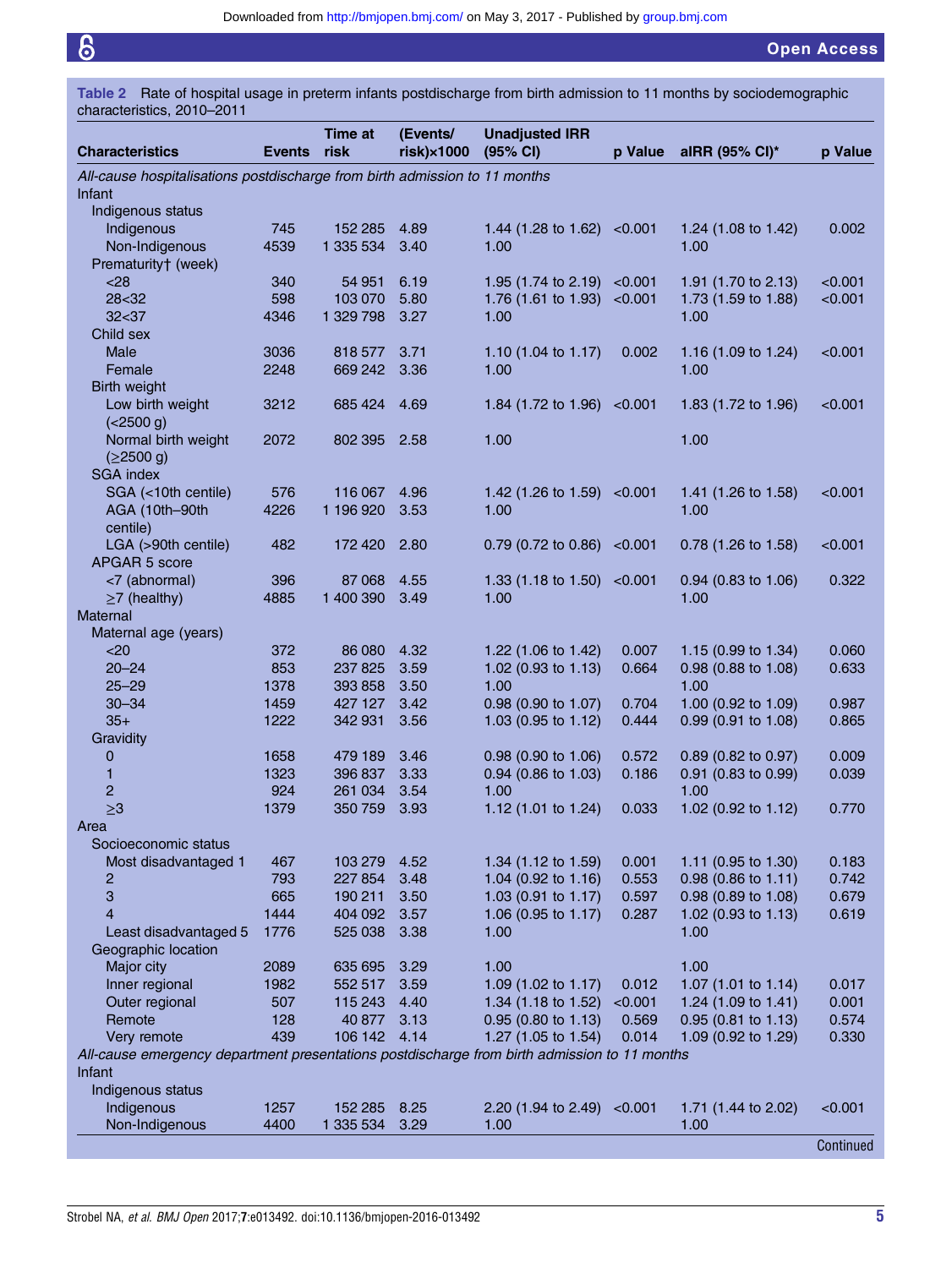#### Open Access

| Continued<br>Table 2   |               |                        |                                 |                                   |         |                                 |         |
|------------------------|---------------|------------------------|---------------------------------|-----------------------------------|---------|---------------------------------|---------|
| <b>Characteristics</b> | <b>Events</b> | <b>Time at</b><br>risk | (Events/<br>$risk) \times 1000$ | <b>Unadjusted IRR</b><br>(95% CI) | p Value | alRR (95% CI)*                  | p Value |
| Prematurity† (week)    |               |                        |                                 |                                   |         |                                 |         |
| < 28                   | 295           | 54 951                 | 5.37                            | 1.47 (1.23 to 1.76)               | < 0.001 | 1.48 (1.25 to 1.76)             | < 0.001 |
| 28<32                  | 526           | 103 070                | 5.10                            | 1.36 (1.21 to 1.52)               | < 0.001 | 1.36 (0.21 to 1.53)             | < 0.001 |
| 32<37                  | 4836          | 1 329 798              | 3.64                            | 1.00                              |         | 1.00                            |         |
| Child sex              |               |                        |                                 |                                   |         |                                 |         |
| Male                   | 3327          | 818 577                | 4.06                            | 1.16 (1.09 to 1.25)               | < 0.001 | 1.20 (1.11 to 1.29)             | < 0.001 |
| Female                 | 2330          | 669 242                | 3.48                            | 1.00                              |         | 1.00                            |         |
| Birth weight           |               |                        |                                 |                                   |         |                                 |         |
| Low birth weight       | 2821          | 685 423                | 4.12                            | 1.18 $(1.09 \text{ to } 1.27)$    | < 0.001 | 1.16 (1.06 to 1.26)             | 0.001   |
| (<2500 g)              |               |                        |                                 |                                   |         |                                 |         |
| Normal birth weight    | 2836          | 802 395                | 3.53                            | 1.00                              |         | 1.00                            |         |
| (≥2500 g)              |               |                        |                                 |                                   |         |                                 |         |
| <b>SGA index</b>       |               |                        |                                 |                                   |         |                                 |         |
| SGA (<10th centile)    | 523           | 116 067                | 4.51                            | 1.19 (1.03 to 1.39)               | 0.020   | 1.19 (1.02 to 1.38)             | 0.024   |
| AGA (10th-90th         | 4491          | 1 196 920              | 3.75                            | 1.00                              |         | 1.00                            |         |
| centile)               |               |                        |                                 |                                   |         |                                 |         |
| LGA (>90th centile)    | 643           | 172419                 | 3.73                            | 0.95 (0.82 to 1.09)               | 0.426   | $0.97$ (0.84 to 1.12)           | 0.698   |
| <b>APGAR 5 score</b>   |               |                        |                                 |                                   |         |                                 |         |
| <7 (abnormal)          | 343           | 87 067                 | 3.94                            | 1.05 (0.90 to 1.23)               | 0.541   | 0.92 (0.78 to 1.08)             | 0.295   |
| $\geq$ 7 (healthy)     | 5312          | 1 400 390              | 3.79                            | 1.00                              |         | 1.00                            |         |
| Maternal               |               |                        |                                 |                                   |         |                                 |         |
| Maternal age (years)   |               |                        |                                 |                                   |         |                                 |         |
| $20$                   | 538           | 86 080                 | 6.25                            | 1.53 $(1.29 \text{ to } 1.81)$    | < 0.001 | 1.51 (1.22 to 1.87)             | < 0.001 |
| $20 - 24$              | 1309          | 237 825                | 5.50                            | 1.39 (1.23 to 1.56)               | < 0.001 | 1.37 (1.20 to 1.56)             | < 0.001 |
| $25 - 29$              | 1462          | 393 858                | 3.71                            | 1.00                              |         | 1.00                            |         |
| $30 - 34$              | 1360          | 427 127                | 3.18                            | 0.90 (0.81 to 1.00)               | 0.060   | $0.92$ (0.81 to 1.05)           | 0.231   |
| $35+$                  | 988           | 342 931                | 2.88                            | 0.82 (0.73 to 0.92)               | 0.001   | 0.80 (0.70 to 0.91)             | 0.001   |
| Gravidity              |               |                        |                                 |                                   |         |                                 |         |
| 0                      | 1620          | 479 189                | 3.38                            | 0.91 (0.79 to 1.04)               | 0.153   | 0.82 (0.70 to 0.95)             | 0.010   |
| 1                      | 1437          | 396 836                | 3.62                            | 0.97 (0.84 to 1.11)               | 0.642   | 0.92 (0.78 to 1.07)             | 0.278   |
| $\overline{c}$         | 990           | 261 034                | 3.79                            | 1.00                              |         | 1.00                            |         |
| $\geq 3$               | 1610          | 350 759                | 4.59                            | 1.16 (1.00 to 1.35)               | 0.047   | 1.14 (0.98 to 1.33)             | 0.089   |
| Area                   |               |                        |                                 |                                   |         |                                 |         |
| Socioeconomic status   |               |                        |                                 |                                   |         |                                 |         |
| Most disadvantaged 1   | 809           | 103 279                | 7.83                            | 2.46 (1.93 to 3.14)               | < 0.001 | 1.61 (1.30 to 2.00)             | < 0.001 |
| 2                      | 796           | 227 854                | 3.49                            | 1.17 (0.92 to 1.49)               | 0.199   | 1.04 (0.86 to 1.25)             | 0.679   |
| 3                      | 838           | 190 211                | 4.41                            | 1.39 (1.06 to 1.80)               | 0.016   | 1.25 (1.03 to 1.51)             | 0.023   |
| 4                      | 1464          | 404 092                | 3.62                            | 1.14 (0.89 to 1.47)               | 0.302   | 1.09 $(-0.89 \text{ to } 1.34)$ | 0.402   |
| Least disadvantaged 5  | 1603          | 525 038                | 3.05                            | 1.00                              |         | 1.00                            |         |
| Geographic location    |               |                        |                                 |                                   |         |                                 |         |
| Major city             | 1881          | 635 695                | 2.96                            | 1.00                              |         | 1.00                            |         |
| Inner regional         | 1976          | 552 517                | 3.58                            | 1.26 (1.06 to 1.49)               | 0.008   | 1.11 (0.97 to 1.27)             | 0.137   |
| Outer regional         | 624           | 115 243                | 5.41                            | 1.82 (1.48 to 2.24)               | < 0.001 | 1.48 (1.26 to 1.75)             | < 0.001 |
| Remote                 | 202           | 40 877                 | 4.94                            | 1.70 (1.27 to 2.26)               | < 0.001 | 1.39 (1.06 to 1.84)             | 0.018   |
| Very remote            | 827           | 106 142 7.79           |                                 | 2.72 (2.20 to 3.37)               | < 0.001 | 1.82 (1.49 to 2.22)             | < 0.001 |
|                        |               |                        |                                 |                                   |         |                                 |         |

\*Adjusted for Indigenous status, socioeconomic status, maternal age, gravidity, gender of child, birth weight.

†Prematurity was not adjusted for birth weight due to collinearity.

AGA, appropriate for gestational age; IRR, incident rate ratio; aIRR, adjusted incident rate ratio; LGA, large for gestational age; SGA, small for gestational age.

to 2.00; [table 2\)](#page-6-0). There also appeared to be some evidence of a dose–response with increased incidence of emergency department presentation with increased levels of disadvantage for Indigenous infants ( p value for trend=0.004; [table 3\)](#page-8-0) but not for infants overall ( p value for trend=0.615) and for non-Indigenous preterm infants (p value for trend=0.178; [tables 2](#page-6-0) and [3](#page-8-0)). Preterm infants living in the most disadvantaged areas had a higher but not significant incidence of hospital admissions (4.5/1000 person days) compared with the most advantaged infants (3.4/1000 person days; aIRR 1.11, 95% CI 0.95 to 1.30). There was no obvious trend (p value for trend=0.800; [tables 2](#page-6-0) and [3](#page-8-0)).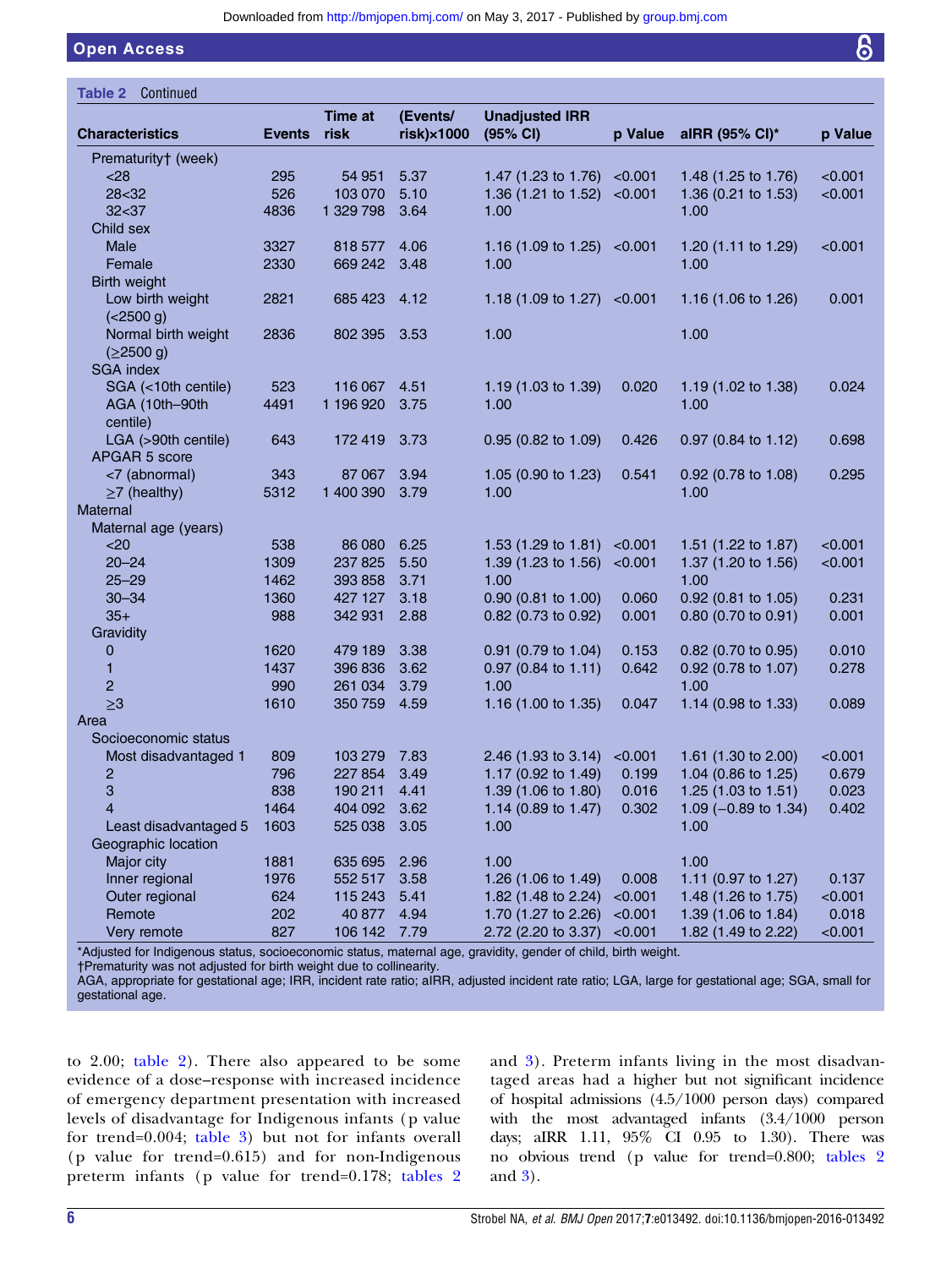<span id="page-8-0"></span>Table 3 Effect of socioeconomic quintile and geographic location on hospital usage in Indigenous and non-Indigenous preterm infants postdischarge from birth admission to 11 months, 2010–2011

| <b>Time</b><br>at risk<br><b>Events</b><br>300<br>56 795<br>98<br>20 178<br>88<br>19685<br>130<br>26 672<br>97<br>22 800 | (Events/<br>$risk) \times 1000$<br>5.28<br>4.86<br>4.47<br>4.87<br>4.25 | alRRx(95% CI)*<br>1.29 (0.93 to 1.80)<br>1.08 (0.74 to 1.58)<br>0.92 (0.61 to 1.38)<br>1.12 (0.68 to 1.84)<br>1.00                        | <b>Events</b><br>167<br>695<br>577<br>1314                                         | Time at<br>risk<br>46 4 84<br>207 676<br>170 526 | (Events/<br>$risk) \times 1000$<br>3.59<br>3.35                    | alRRx(95% CI)*<br>1.04 (0.85 to 1.28)<br>0.97 (0.84 to 1.12) |
|--------------------------------------------------------------------------------------------------------------------------|-------------------------------------------------------------------------|-------------------------------------------------------------------------------------------------------------------------------------------|------------------------------------------------------------------------------------|--------------------------------------------------|--------------------------------------------------------------------|--------------------------------------------------------------|
|                                                                                                                          |                                                                         |                                                                                                                                           |                                                                                    |                                                  |                                                                    |                                                              |
|                                                                                                                          |                                                                         |                                                                                                                                           |                                                                                    |                                                  |                                                                    |                                                              |
|                                                                                                                          |                                                                         |                                                                                                                                           |                                                                                    |                                                  |                                                                    |                                                              |
|                                                                                                                          |                                                                         |                                                                                                                                           |                                                                                    |                                                  |                                                                    |                                                              |
|                                                                                                                          |                                                                         |                                                                                                                                           |                                                                                    |                                                  |                                                                    |                                                              |
|                                                                                                                          |                                                                         |                                                                                                                                           |                                                                                    |                                                  |                                                                    |                                                              |
|                                                                                                                          |                                                                         |                                                                                                                                           |                                                                                    |                                                  |                                                                    |                                                              |
|                                                                                                                          |                                                                         |                                                                                                                                           |                                                                                    |                                                  | 3.38                                                               | 0.99 (0.91 to 1.09)                                          |
|                                                                                                                          |                                                                         |                                                                                                                                           |                                                                                    | 377 420                                          | 3.48                                                               | 1.01 (0.94 to 1.09)                                          |
|                                                                                                                          |                                                                         |                                                                                                                                           | 1679                                                                               | 502 239                                          | 3.34                                                               | 1.00                                                         |
|                                                                                                                          |                                                                         |                                                                                                                                           |                                                                                    |                                                  |                                                                    |                                                              |
|                                                                                                                          |                                                                         | p Value trend                                                                                                                             |                                                                                    |                                                  |                                                                    | p Value trend                                                |
|                                                                                                                          |                                                                         | 0.654                                                                                                                                     |                                                                                    |                                                  |                                                                    | 0.835                                                        |
|                                                                                                                          |                                                                         |                                                                                                                                           |                                                                                    |                                                  |                                                                    |                                                              |
| 331                                                                                                                      | 4.95                                                                    | 1.51 (1.10 to 2.06)                                                                                                                       | 236                                                                                | 80 154                                           | 2.94                                                               | 0.95 (0.82 to 0.10)                                          |
| 117                                                                                                                      | 5.70                                                                    | 1.56 (1.02 to 2.39)                                                                                                                       | 390                                                                                | 94 722                                           | 4.12                                                               | 1.23 (1.10 to 1.37)                                          |
| 159                                                                                                                      | 5.51                                                                    | 1.58 (1.14 to 2.21)                                                                                                                       | 1823                                                                               | 523 635                                          | 3.48                                                               | 1.05 (0.98 to 1.12)                                          |
| 106                                                                                                                      | 3.55                                                                    | 1.00                                                                                                                                      | 1983                                                                               | 605 834                                          | 3.27                                                               | 1.00                                                         |
|                                                                                                                          |                                                                         | p Value trend                                                                                                                             |                                                                                    |                                                  |                                                                    | p Value trend                                                |
|                                                                                                                          |                                                                         | 0.043                                                                                                                                     |                                                                                    |                                                  |                                                                    | 0.252                                                        |
| <b>Emergency presentations</b>                                                                                           |                                                                         |                                                                                                                                           |                                                                                    |                                                  |                                                                    |                                                              |
|                                                                                                                          |                                                                         |                                                                                                                                           |                                                                                    |                                                  |                                                                    |                                                              |
| 544                                                                                                                      | 9.58                                                                    | 1.03 $(0.74 \text{ to } 1.41)$                                                                                                            | 265                                                                                |                                                  | 5.70                                                               | 1.79 (1.51 to 2.12)                                          |
|                                                                                                                          |                                                                         |                                                                                                                                           |                                                                                    |                                                  |                                                                    |                                                              |
| 108                                                                                                                      | 5.35                                                                    | $0.57$ (0.40 to 0.81)                                                                                                                     | 688                                                                                | 207 676                                          | 3.31                                                               | 1.12 (0.94 to 1.33)                                          |
| 159                                                                                                                      |                                                                         |                                                                                                                                           |                                                                                    | 170 526                                          | 3.98                                                               | 1.30 (1.10 to 1.55)                                          |
| 167                                                                                                                      | 6.26                                                                    | $0.63$ (0.43 to 0.94)                                                                                                                     | 1297                                                                               | 377 420                                          | 3.44                                                               | 1.14 (0.95 to 1.38)                                          |
| 207                                                                                                                      | 9.08                                                                    | 1.00                                                                                                                                      | 1396                                                                               | 502 239                                          | 2.78                                                               | 1.00                                                         |
|                                                                                                                          |                                                                         |                                                                                                                                           |                                                                                    |                                                  |                                                                    |                                                              |
|                                                                                                                          |                                                                         | p Value trend                                                                                                                             |                                                                                    |                                                  |                                                                    | p Value trend                                                |
|                                                                                                                          |                                                                         | 0.004                                                                                                                                     |                                                                                    |                                                  |                                                                    | 0.178                                                        |
|                                                                                                                          |                                                                         |                                                                                                                                           |                                                                                    |                                                  |                                                                    |                                                              |
| 641                                                                                                                      | 9.59                                                                    |                                                                                                                                           | 388                                                                                |                                                  | 4.84                                                               | 1.61 $(1.31 \text{ to } 1.99)$                               |
| 178                                                                                                                      | 8.67                                                                    |                                                                                                                                           | 446                                                                                | 94 722                                           | 4.71                                                               | 1.48 (1.23 to 1.78)                                          |
| 206                                                                                                                      | 7.13                                                                    | 1.38 (1.02 to 1.86)                                                                                                                       | 1770                                                                               | 523 635                                          | 3.38                                                               | 1.08 (0.94 to 1.23)                                          |
| 160                                                                                                                      | 5.36                                                                    | 1.00                                                                                                                                      | 1721                                                                               |                                                  | 2.84                                                               | 1.00                                                         |
|                                                                                                                          |                                                                         |                                                                                                                                           |                                                                                    |                                                  |                                                                    | p Value trend                                                |
|                                                                                                                          |                                                                         | < 0.001                                                                                                                                   |                                                                                    |                                                  |                                                                    | < 0.001                                                      |
|                                                                                                                          |                                                                         | 66 865<br>20 5 21<br>28 8 82<br>29 861<br>56 795<br>20 178<br>19685<br>8.08<br>26 672<br>22 800<br>66 865<br>20 5 21<br>28 8 82<br>29 861 | 0.87 (0.62 to 1.22)<br>1.92 (1.53 to 2.40)<br>1.65 (1.31 to 2.09)<br>p Value trend | 679                                              | *Adjusted for maternal age, gravidity, sex of child, birth weight. | 46 4 84<br>80 154<br>605 834                                 |

aIRR, adjusted incidence rate ratio.

There was an increased incidence of emergency department presentation for the most remote preterm infants (7.8/1000 person days) compared with non-remote preterm infants (3.0/1000 person days; aIRR 1.82, 95% CI 1.49 to 2.22; [table 2\)](#page-6-0). There was also some evidence of a dose–response for increased incidence of emergency department presentation with increased levels of remoteness overall (p value for trend<0.001; [table 2\)](#page-6-0) and for Indigenous (p value for trend<0.001) and non-Indigenous (p value for trend<0.001) preterm infants (table 3). Remote area preterm infants had a higher but not significant incidence of hospitalisation (4.1/1000 person days) compared with the least remote preterm infants (3.3/1000 person days; aIRR 1.09, 95%

CI 0.92 to 1.29; [table 2\)](#page-6-0). There was also some evidence of a dose–response with increased risk of hospital admission with increased levels of remoteness for Indigenous preterm infants (p value for trend=0.043); however, there was no trend for non-Indigenous preterm infants (p value for trend=0.252) and overall (p value for trend=0.058) preterm infants ([tables 2 and 3](http://dx.doi.org/10.1136/bmjopen-2016-013492)).

Overall, the distribution of causes was similar in Indigenous and non-Indigenous infants [\(table 4\)](#page-9-0). Indigenous infants appeared more likely to be hospitalised for respiratory disease (1.6/1000 person days) than non-Indigenous infants (0.5/1000 person days; [table 4\)](#page-9-0). Indigenous infants appeared more likely to be hospitalised for infectious and parasitic diseases (0.4/1000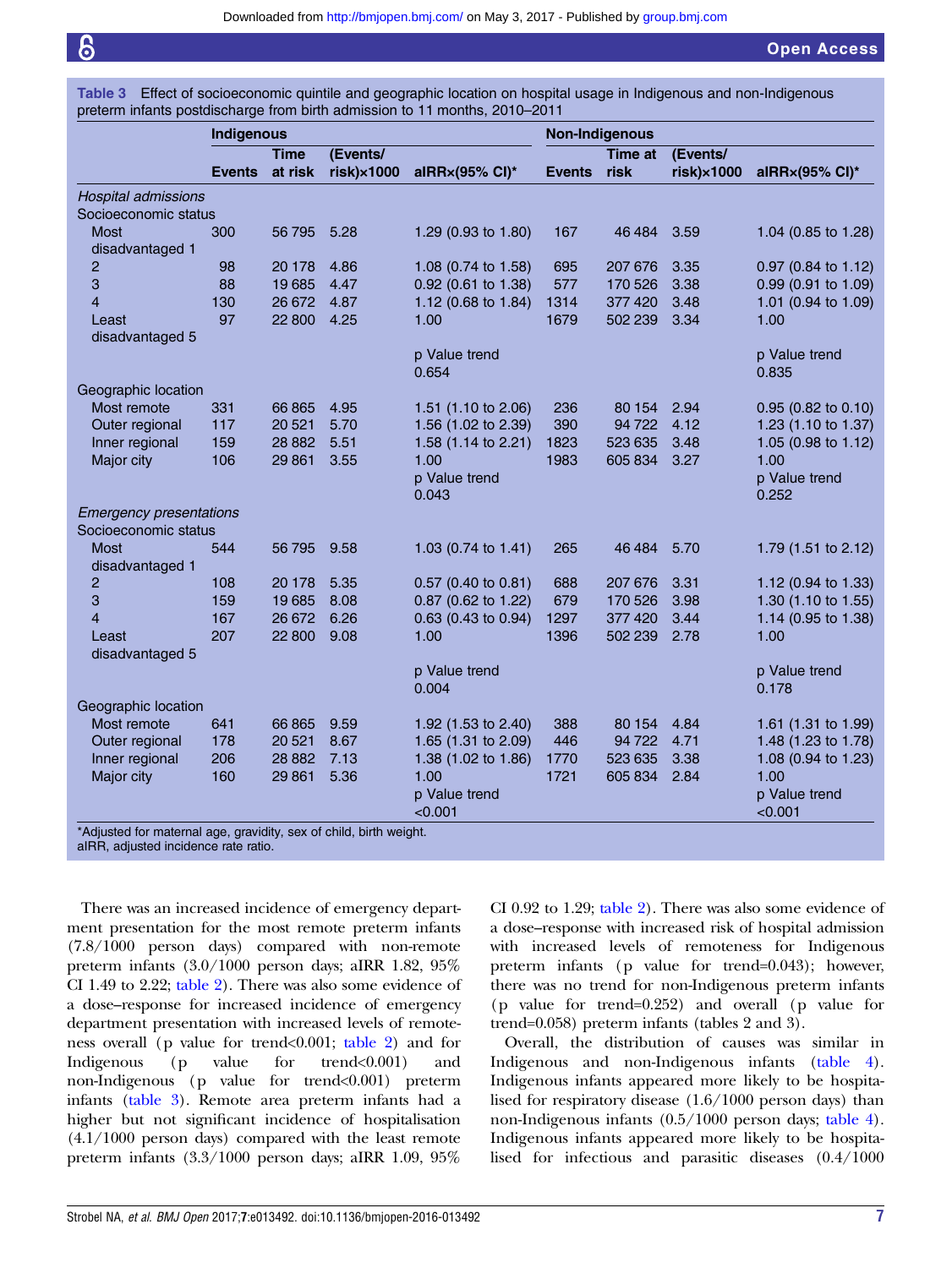#### <span id="page-9-0"></span>Open Access

| Downloaded from http://bmjopen.bmj.com/ on May 3, 2017 - Published by group.bmj.com |  |  |
|-------------------------------------------------------------------------------------|--|--|
|-------------------------------------------------------------------------------------|--|--|

| Table 4 ICD-10 classification of primary cause of hospital                                                                          |                |                 |                                |               |                        | admissions in preterm infants postdischarge from birth admission to 11 months by Indigenous status, 2010-2011 |                          |                        |                                                     |  |
|-------------------------------------------------------------------------------------------------------------------------------------|----------------|-----------------|--------------------------------|---------------|------------------------|---------------------------------------------------------------------------------------------------------------|--------------------------|------------------------|-----------------------------------------------------|--|
|                                                                                                                                     | <b>Total</b>   |                 |                                | Indigenous    |                        |                                                                                                               | Non-Indigenous           |                        |                                                     |  |
| Primary cause of hospital<br>admission                                                                                              | Events         | Time at<br>risk | (Events/risk)×1000<br>(95% CI) | Events        | <b>Time</b> at<br>risk | (Events/risk)×1000<br>(95% Cl)                                                                                | Events                   | <b>Time at</b><br>risk | (Events/risk)x1000<br>(95% Cl)                      |  |
| Respiratory system                                                                                                                  | 820            | 091028          | 0.57(0.53 to 0.65)             | 178           | 113466                 | 1.57 (1.27 to 2.00)                                                                                           | 442                      | 977562                 | 0.45(0.42 to 0.52)                                  |  |
| Infectious and parasitic diseases                                                                                                   | $\frac{88}{5}$ | 091028          | 0.17(0.14 to 0.20)             |               | 113466                 | 0.40 (0.26 to 0.56)                                                                                           | 143                      | 977562                 |                                                     |  |
| Digestive system                                                                                                                    | 212            | 091028          | 0.19(0.17 to 0.24)             | 23            | 113466                 | 0.20(0.13 to 0.33)                                                                                            | 189                      | 977562                 | $0.15(0.12 to 0.17)$<br>0.19 $(0.17 to 0.24)$<br>NP |  |
| Skin and subcutaneous tissue                                                                                                        |                | 091028          | 0.03(0.02 to 0.05)             | $\frac{a}{2}$ | $\frac{a}{Z}$          | $\frac{p}{2}$                                                                                                 | $\frac{p}{\overline{z}}$ | $\frac{a}{Z}$          |                                                     |  |
| Ear and mastoid process                                                                                                             |                | 091028          | 0.04 (0.03 to 0.05)            | 12            | 113466                 | 0.11(0.05 to 0.18)                                                                                            | $\frac{27}{2}$           | 977562                 | 0.03(0.02 to 0.04)                                  |  |
| Nutritional diseases                                                                                                                |                | 091028          | 0.01 (0.01 to 0.02)            | $\frac{a}{2}$ | $\frac{p}{Z}$          | $\frac{a}{Z}$                                                                                                 |                          | $\frac{p}{Z}$          | $\frac{a}{Z}$                                       |  |
| Injury and poisoning                                                                                                                |                | 091028          | 0.05(0.04 to 0.07)             | $\frac{1}{2}$ | 113466                 | 0.11 (0.04 to 0.16)                                                                                           | 45                       | 977562                 | 0.05(0.03 to 0.06)                                  |  |
| Perinatal conditions                                                                                                                | 3354           | 091028          | 3.07(3.02 to 3.14)             | 358           | 113466                 | 3.16 (2.95 to 3.40)                                                                                           | 2996                     | 977 562                | 3.06(3.01 to 3.14)                                  |  |
| Congenital malformations,                                                                                                           | 169            | 091028          | 0.15(0.13 to 0.18)             |               | 113466                 | 0.10 (0.03 to 0.16)                                                                                           | 158                      | 977 562                | 0.16(0.13 to 0.19)                                  |  |
| deformations and chromosomal                                                                                                        |                |                 |                                |               |                        |                                                                                                               |                          |                        |                                                     |  |
| abnormalities                                                                                                                       |                |                 |                                |               |                        |                                                                                                               |                          |                        |                                                     |  |
| Other                                                                                                                               | 594            | 1091028         | 0.54(0.49 to 0.62)             | 101           | 113466                 | 0.89(0.53 to 1.26)                                                                                            | 493                      | 977 562                | 0.50(0.46 to 0.58)                                  |  |
| Total admissions                                                                                                                    | 5284           | 091028          | 4.84 (4.78 to 5.04)            | 745           | 113466                 | 6.57 (6.05 to 7.36)                                                                                           | 4539                     | 977 562                | 4.64 (4.58 to 4.82)                                 |  |
| NP, not publishable due to small numbers and confidentiality restrictions.<br>ICD-10, International Classification of Disease V.10. |                |                 |                                |               |                        |                                                                                                               |                          |                        |                                                     |  |

person days) than non-Indigenous infants (0.2/1000 person days; table 4). However, the numbers were too small to perform statistical tests.

#### **COMMENTS**

In our WA population-based study, 53% of preterm infants presented to a hospital emergency department and 74% were admitted in the time between discharge from birth admission to 11 months of chronological age. Incidence of hospital admission and emergency department presentation was 1.2-fold to 1.7-fold greater in Indigenous compared with non-Indigenous infants. Preterm infants located in the poorest and most remote areas of WA had significantly greater hospital usage compared with preterm infants living in less poor and urban areas.

In the past 10 years, there have been a number of studies showing that preterm infants are at greater risk of hospital admissions and emergency presentations than term infants.<sup>[2 20](#page-11-0)</sup> Despite this, few have investigated whether preterm infants from vulnerable families have an increased risk of hospital usage compared with the general population. Hispanic and African-American preterm infants have been reported to have a greater risk of hospital admission and emergency presentation compared with white preterm infants.<sup>20</sup> Bar-Zeev et  $a<sup>{p_1}</sup>$ reported that 60% of Indigenous preterm infants were readmitted to hospital in the Top End of the Northern Territory of Australia in the first year of life compared with only 44% of Indigenous term infants. However, there have been no published reports of the differences in hospital usage between Australian Indigenous and non-Indigenous preterm infants in the past 10 years.

Population-based studies in infants of all gestational ages have shown increased risk of hospital admissions,  $22^{22}$ length of stay<sup>[23](#page-11-0)</sup> and emergency presentations<sup>24</sup> in socially disadvantaged infants compared with the least disadvantaged infants. We reported that the most disadvantaged preterm infants had a 60% greater incidence of emergency department presentations compared with infants from the most advantaged areas. Although preterm infants are more likely to be born to families who are socially disadvantaged, $8$  we located no other studies that examined how socioeconomic status may influence subsequent hospital use in preterm infants. Preterm infants living in remote areas in our study had a 1.1-fold to 1.8-fold greater risk of presenting to the emergency department and hospital admission compared with the least remote infants. Population-based studies have reported that infants located in remote areas have an increased risk of readmission $^{22}$  $^{22}$  $^{22}$  and emergency depart-ment presentation<sup>[24](#page-11-0)</sup> in the first 6 weeks after birth. However, we were unable to locate other studies that examined the effect of geographic location on hospital use in preterm infants.

We also showed that length of stay for the birth admission was significantly associated with subsequent hospital admissions and emergency department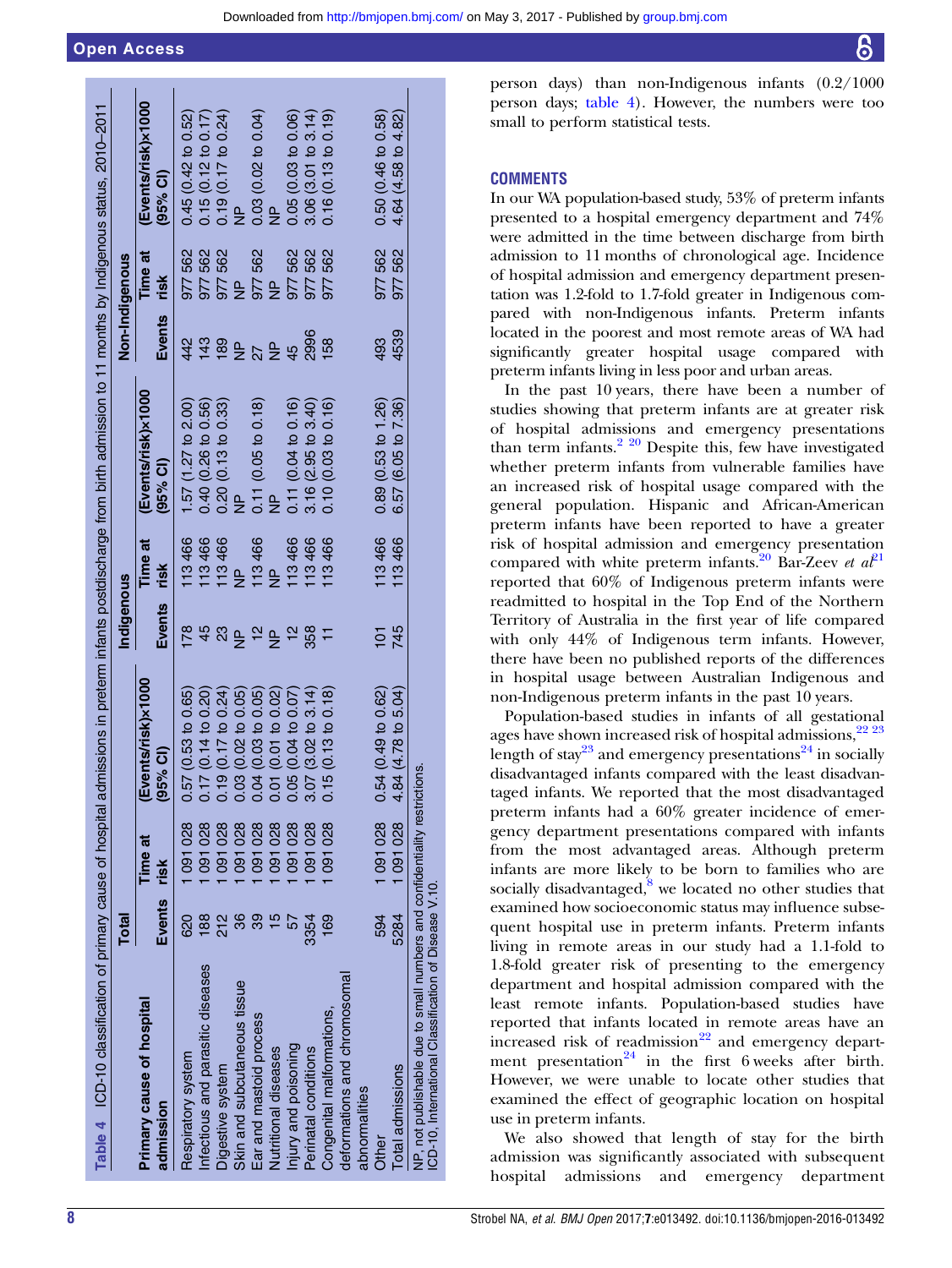presentations. Length of hospital stay can be seen as a proxy for the health status and 'unwellness' of the child during the hospital admission. It has been shown in many studies to have a clear influence on subsequent hospital usage.<sup>25</sup> <sup>26</sup>

Over the past 10 years, there has been significant Australian Federal Government funding to improve access to urban, rural and remote paediatric services including building hospitals, clinics and Aboriginal Community Controlled Health Services (ACCHS).<sup>27</sup> <sup>28</sup> There has also been an increase in staffing levels of all healthcare providers in rural and remote areas and major investments in specialist outreach services and care coordination. In WA, there is free antenatal care and culturally appropriate midwifery and postdischarge care for disadvantaged mothers and infants, home visits within 72 hours of discharge, $29$  regular medical and developmental follow-up of all preterm infants,<sup>[30](#page-11-0)</sup> and universal and targeted surveillance and screening pro-grammes.<sup>[29 31](#page-11-0)</sup> It is highly likely that these initiatives have improved health status and subsequent morbidity and mortality risks. However, our study shows that important inequities remain in service use in remote areas, in poor families and in Indigenous families.

The most common causes of hospitalisation were respiratory, and infectious and parasitic diseases in Indigenous and non-Indigenous preterm infants. Respiratory disease has previously been cited as the most common cause for hospital admissions for Indigenous infants up to 12 months in the Northern Territory $^{21}$  $^{21}$  $^{21}$  and  $WA<sup>24</sup>$  $WA<sup>24</sup>$  $WA<sup>24</sup>$  For all preterm infants under 12 months of age, respiratory and infectious conditions have repeatedly been shown to be the main cause of admission. $26 \frac{32}{2}$ Many of these conditions are preventable by improving coverage of routine childhood vaccines such as pneumococcal and rotavirus vaccines and also through improving housing and education levels in families. Cause of emergency presentations was not assessed in this study due to no data being available; however, existing evidence suggests that many emergency presentations may also be the result of potentially avoidable conditions.<sup>[17](#page-11-0) [33](#page-12-0)</sup> Our data indicate that more can be done to improve health services and reduce hospital use in preterm infants in WA. We are also aware that the underlying socioeconomic determinants of health such as education and employment are also important determinants of health service use and many improvements are needed in these areas.

Our study had some limitations. Our study was observational and could only report associations and did not provide proof of causality. Indigenous status can be missing or misclassified, which may result in an underestimation of risk. $34 \frac{35}{12}$  Despite this, our results show a highly significant effect of Indigenous status on hospital usage and it is unlikely that any misclassification would have biased the results. Where available, we adjusted for all potential confounding factors. However, we were unable to adjust for measures of maternal illness or

education or any underlying social conditions (eg, housing and infrastructure) that may have played a role in hospital usage, particularly preventable causes of hospital use.[36](#page-12-0) Within Australia, socioeconomic data are primarily based on AIHW IRSD quintiles which can cause misclassification when applied at an individual level. $^{11}$  $^{11}$  $^{11}$ However, we did show strong associations between hospital usage and socioeconomic status and any differential misclassification would have biased towards the null. Small sample size for Indigenous preterm infants in some of the subanalyses could have resulted in a type II error as a result of reduced power to detect true differences. We did not have the mode of separation variable in our data; therefore, we are unable to determine whether a baby was discharged home or transferred to another hospital following the length of stay at the birth hospital. However, our length of stay data are similar to previously reported data from New South Wales (Australia) which were published earlier in 2016 (median length of stay for infants <28 weeks gestation 87 (IQR 31) and median length of stay for infants 28–23 weeks gestation 47 (IQR 23)).  $26$ 

There are strengths related to the data collections we used. The cause-specific hospitalisation data were limited to primary cause of hospitalisation. These data are considered to be highly accurate, $10^{-37}$  $10^{-37}$  because the Hospital Morbidity Data System uses the WHO ICD-10  $\text{coding system}^{15}$  $\text{coding system}^{15}$  $\text{coding system}^{15}$  and highly trained coders. The Midwives' Notification System uses clear definitions that are based on Australian standard definitions<sup>[5](#page-11-0)</sup> and is reported to have a very high level of completion and clinical certainty[.38 39](#page-12-0) Our emergency department presentations were also recorded in a clearly defined patient administration system Emergency Department Information System (EDIS). $40\frac{41}{1}$  This system is considered by emergency department staff to be highly reliable though formal documentation of its accuracy is not available. In contrast, the accuracy of cause-specific emergency department data has been questioned,  $33$  which is why we did not include cause-specific emergency department data in this study. Finally, we controlled for confounding effects of multiple births by restricting the analysis to singleton births.

Our study has implications for policy and programme development. Despite investments in maternal and child health services, we reported that preterm infants had high hospital usage rates and that important risk groups were infants living in disadvantaged areas, remote area infants and Indigenous infants. Our data highlight the need for improved postdischarge care of preterm infants, particularly in remote regions and for poor, Indigenous infants. This includes preventive programmes focused on improving skills of families and service providers in caring for small infants and care coordination programmes. The WA government has provided recent funding to improve postdischarge care and care coordination for Indigenous children across WA. These interventions have the potential to improve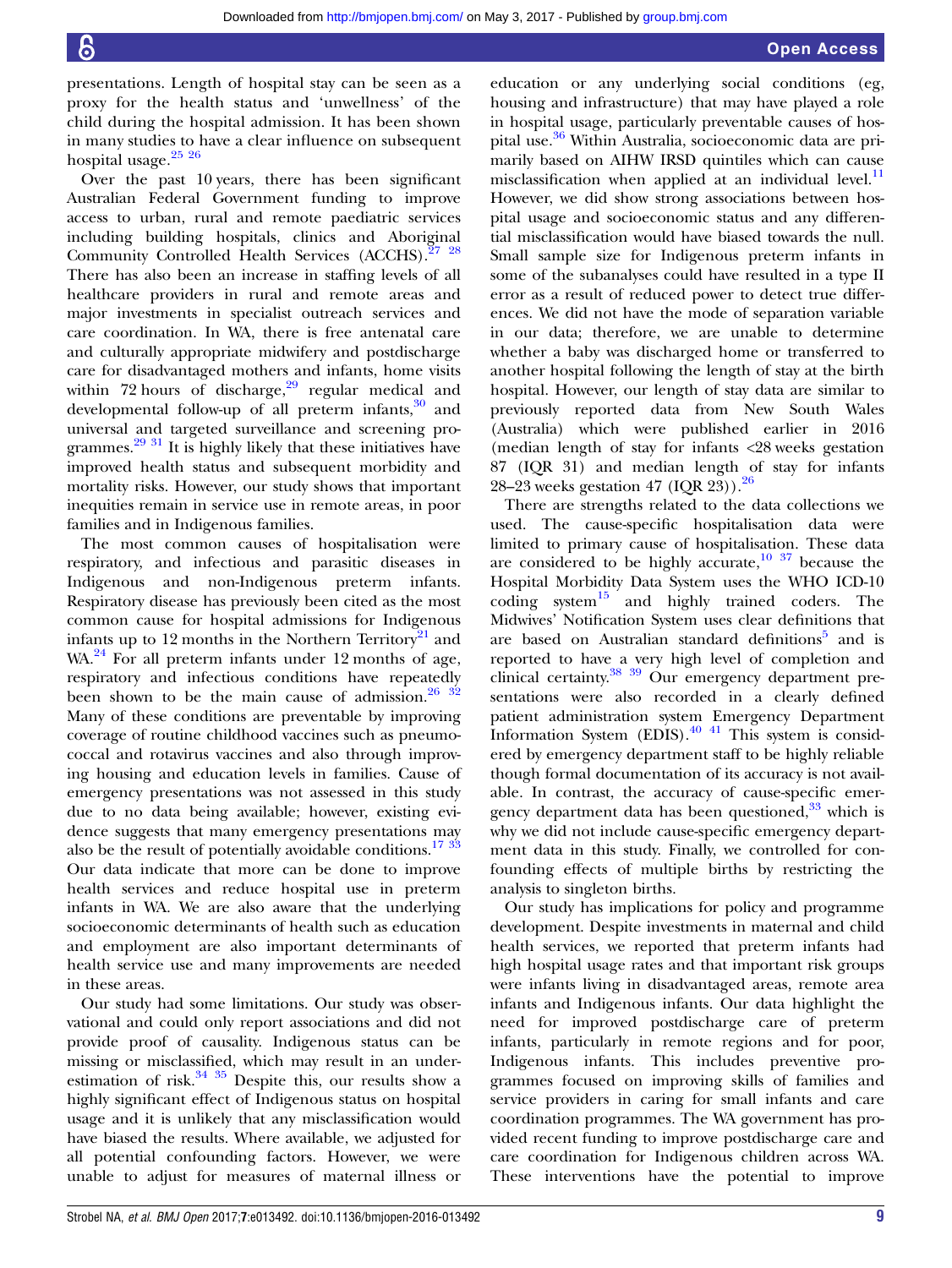<span id="page-11-0"></span>hospital usage and long-term health outcomes of these vulnerable infants and reduce long-term burden on families. We will continue to monitor impacts and report trends in subsequent papers.

#### Author affiliations

<sup>1</sup>School of Paediatrics and Child Health, The University of Western Australia, Perth, Western Australia, Australia

<sup>2</sup>Princess Margaret Hospital for Children, Perth, Western Australia, Australia <sup>3</sup>Kurongkurl Katitjin, Centre for Indigenous Australian Education and Research, Edith Cowan University, Perth, Western Australia, Australia <sup>4</sup>School of Psychology and Exercise Science, Murdoch University, Perth, Western Australia, Australia

Acknowledgements Estelle Dawes and WA Data Linkage Branch.

Contributors SP, KME, DRM and RM conceived and designed the experiments. NAS and KEM performed the experiments. NAS, KEM and KME analysed the data. NAS contributed reagents/materials/analysis tools. NAS, SP, KEM, DRM, RM and KME wrote the paper.

Funding This research was funded by a grant from the Telethon-Perth Children's Hospital Research Fund (F-AA-18845/02), a joint initiative of the Channel 7 Telethon Trust and the Department of Health WA.

#### Competing interests None declared.

Ethics approval WA Department of Health Human Research Ethics Committee, the University of Western Australia Human Research Ethics Committee, and the Western Australian Aboriginal Health Ethics Committee (WAAHEC).

Provenance and peer review Not commissioned; externally peer reviewed.

Data sharing statement Data are available from the Western Australia Department of Health Data Linkage Branch with ethical approval through the Western Australia Department of Health Human Research Ethics Committee (Ref 2013/33). To maintain confidentiality and security, interested individuals may apply for access to linked data by contacting the Western Australian Data Linkage Branch. Contact details are DataServices@health.wa.gov.au; +61-8-9222 2370. The computing code is available on request from the corresponding author.

**Open Access** This is an Open Access article distributed in accordance with the Creative Commons Attribution Non Commercial (CC BY-NC 4.0) license, which permits others to distribute, remix, adapt, build upon this work noncommercially, and license their derivative works on different terms, provided the original work is properly cited and the use is non-commercial. See: [http://](http://creativecommons.org/licenses/by-nc/4.0/) [creativecommons.org/licenses/by-nc/4.0/](http://creativecommons.org/licenses/by-nc/4.0/)

#### **REFERENCES**

- 1. Blencowe H, Cousens S, Oestergaard MZ, et al. National, regional, and worldwide estimates of preterm birth rates in the year 2010 with time trends since 1990 for selected countries: a systematic analysis and implications. **[Lancet](http://dx.doi.org/10.1016/S0140-6736(12)60820-4)** 2012;379:2162-72.
- 2. Slimings C, Einarsdottir K, Srinivasjois R, et al. Hospital admissions and gestational age at birth: 18 years of follow up in Western Australia. [Paediatr Perinat Epidemiol](http://dx.doi.org/10.1111/ppe.12155) 2014;28:536–44.
- 3. Luu TM, Lefebvre F, Riley P, et al. Continuing utilisation of specialised health services in extremely preterm infants. [Arch Dis](http://dx.doi.org/10.1136/adc.2009.173138) [Child Fetal Neonatal Ed](http://dx.doi.org/10.1136/adc.2009.173138) 2010;95:F320–5.
- 4. Blencowe H, Lee AC, Cousens S, et al. Preterm birth-associated neurodevelopmental impairment estimates at regional and global levels for 2010. [Pediatr Res](http://dx.doi.org/10.1038/pr.2013.204) 2013;74(Suppl 1):17-34.
- 5. AIHW. Australia's mothers and babies 2013—in brief. Perinatal statistics series no. 31. Cat no. PER 72. Canberra: AIHW, 2015.
- 6. Diouf I, Gubhaju L, Chamberlain C, et al. Trends in maternal and newborn health characteristics and obstetric interventions among Aboriginal and Torres Strait Islander mothers in Western Australia from 1986 to 2009. [Aust N Z J Obstet Gynaecol](http://dx.doi.org/10.1111/ajo.12416) 2016;56:245-51.
- 7. March of Dimes, PMNCH, Save the Children, WHO. Born Too Soon: The Global Action Report on Preterm Birth. Eds CP Howson, MV Kinney, JE Lawn. World Health Organization. Geneva, 2012.
- 8. Snelgrove JW, Murphy KE. Preterm birth and social inequality: assessing the effects of material and psychosocial disadvantage in a UK birth cohort. [Acta Obstet Gynecol Scand](http://dx.doi.org/10.1111/aogs.12648) 2015;94:766–75.
- 9. Panaretto K, Lee H, Mitchell M, et al. Risk factors for preterm, low birth weight and small for gestational age birth in urban Aboriginal and Torres Strait Islander women in Townsville. Aust N Z J Public Health 2006;30:163–70.
- 10. Holman CD, Bass AJ, Rosman DL, et al. A decade of data linkage in Western Australia: strategic design, applications and benefits of the WA data linkage system. Aust Health Rev 2008;32:766–77.
- 11. Pink B. Socio-Economic Indexes for Areas (SEIFA)—Technical Paper 2006. Canberra: Australian Bureau of Statistics, 2008.
- Department of Health and Aged Care. Measuring remoteness: Accessibility/remoteness index of Australia (ARIA). Revised edition. Occasional Papers: New Series Number 14 2001. Canberra: Commonwealth of Australia, 2001.
- 13. Joyce A, Hutchinson M. Western Australia's mothers and babies 2010: twenty-eighth annual report of the Western Australian Midwives' Notification System. Western Australia: Department of Health, 2012.
- 14. Fenton TR, Kim JH. A systematic review and meta-analysis to revise the Fenton growth chart for preterm infants. **[BMC Pediatr](http://dx.doi.org/10.1186/1471-2431-13-59)** 2013;13:59.
- 15. WHO. International statistical classification of diseases and related health problems 10th revision (ICD-10). Geneva, 2015.
- 16. National Health Performance Authority. Healthy Communities: Potentially preventable hospitalisations in 2013–14. 2015.
- 17. Duncan C, Williams K, Nathanson D, et al. Emergency department presentations by Aboriginal children: issues for consideration for appropriate health services. [J Paediatr Child Health](http://dx.doi.org/10.1111/jpc.12225) 2013;49: E448–50.
- 18. Byers AL, Allore H, Gill TM, et al. Application of negative binomial modeling for discrete outcomes: a case study in aging research. J Clin Epidemiol 2003;56:559–64.
- 19. Martina R, Kay R, Maanen RV, et al. The analysis of incontinence episodes and other count data in patients with overactive bladder by Poisson and negative binomial regression. [Pharm Stat](http://dx.doi.org/10.1002/pst.1752) 2016;15:379.
- 20. Kuzniewicz MW, Parker SJ, Schnake-Mahl A, et al. Hospital readmissions and emergency department visits in moderate preterm, late preterm, and early term infants. [Clin Perinatol](http://dx.doi.org/10.1016/j.clp.2013.07.008) 2013;40:753-75.
- 21. Bar-Zeev SJ, Kruske SG, Barclay LM, et al. Use of health services by remote dwelling Aboriginal infants in tropical northern Australia: a retrospective cohort study. **[BMC Pediatr](http://dx.doi.org/10.1186/1471-2431-12-19) 2012**:12:19.
- 22. Martens PJ, Derksen S, Gupta S. Predictors of hospital readmission of Manitoba newborns within six weeks postbirth discharge: a population-based study. [Pediatrics](http://dx.doi.org/10.1542/peds.2003-0714-L) 2004;114:708-13.
- 23. Petrou S, Kupek E. Socioeconomic differences in childhood hospital inpatient service utilisation and costs: prospective cohort study. [J Epidemiol Community Health](http://dx.doi.org/10.1136/jech.2004.025395) 2005;59:591–7.
- 24. McAuley K, McAullay DR, Strobel NA, et al. Hospital utilisation in Indigenous and non-Indigenous infants under 12months of age in Western Australia, prospective population based data linkage study. [PLoS ONE](http://dx.doi.org/10.1371/journal.pone.0154171) 2016;11:e0154171.
- 25. Lain SJ, Nassar N, Bowen JR, et al. Risk factors and costs of hospital admissions in first year of life: a population-based study. [J Pediatr](http://dx.doi.org/10.1016/j.jpeds.2013.04.051) 2013;163:1014-19.
- 26. Stephens AS, Lain SJ, Roberts CL, et al. Survival, hospitalization, and acute-care costs of very and moderate preterm infants in the first 6 years of life: a population-based study. [J Pediatr](http://dx.doi.org/10.1016/j.jpeds.2015.10.028) 2016;169:61–8 e3.
- 27. Griew R. The link between primary health care and health outcomes for Aboriginal and Torres Strait Islander Australians. Canberra: Report for the Office of Aboriginal and Torres Strait Islander Health, Department of Health and Ageing, 2008.
- 28. Gruen RL, Bailie RS, Wang Z, et al. Specialist outreach to isolated and disadvantaged communities: a population-based study. *[Lancet](http://dx.doi.org/10.1016/S0140-6736(06)68812-0)* 2006;368:130–8.
- 29. Women and Newborn Health Service. Neonatal clinical guidelines: section 19 transfer and discharge: Home Visiting Nurse Service (HVN). Perth, Western Australia: King Edward Memorial Hospital and Princess Margaret Hospital, 2014.
- 30. Women and Newborn Health Service. Neonatal Clinical Guidelines: section 19 transfer and discharge: neonatal follow-up program. Perth, Western Australia: King Edward Memorial Hospital and Princess Margaret Hospital, 2014.
- 31. Child and Adolescent Health Service. 3.3 Guidelines for universal meeting schedule. Child and Adolescent Community Health: Birth to School Entry. Department of Health Western Australia, 2012.
- 32. Srinivasjois R, Slimings C, Einarsdottir K, et al. Association of gestational age at birth with reasons for subsequent hospitalisation: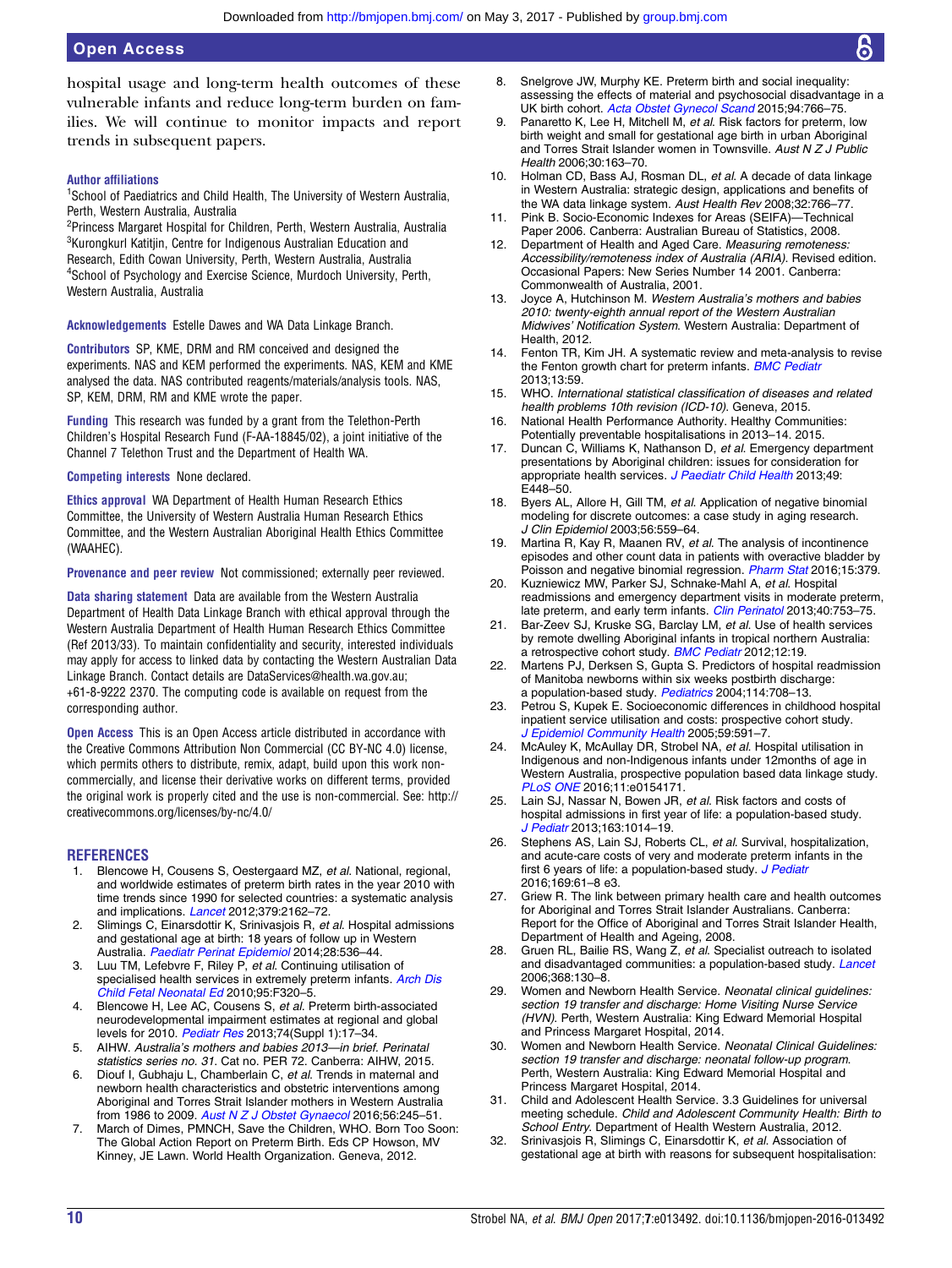<span id="page-12-0"></span>6

18 years of follow-up in a Western Australian population study. [PLoS](http://dx.doi.org/10.1371/journal.pone.0130535) [ONE](http://dx.doi.org/10.1371/journal.pone.0130535) 2015;10:e0130535.

- 33. Moore HC, de Klerk N, Jacoby P, et al. Can linked emergency department data help assess the out-of-hospital burden of acute lower respiratory infections? A population-based cohort study. **[BMC](http://dx.doi.org/10.1186/1471-2458-12-703)** [Public Health](http://dx.doi.org/10.1186/1471-2458-12-703) 2012;12:703.
- 34. Thompson SC, Woods JA, Katzenellenbogen JM. The quality of indigenous identification in administrative health data in Australia: insights from studies using data linkage. **[BMC Med Inform Decis](http://dx.doi.org/10.1186/1472-6947-12-133)** [Mak](http://dx.doi.org/10.1186/1472-6947-12-133) 2012:12:133.
- 35. Lawrence D, Christensen D, Mitrou F, et al. Adjusting for under-identification of Aboriginal and/or Torres Strait Islander births in time series produced from birth records: using record linkage of survey data and administrative data sources. **[BMC Med Res](http://dx.doi.org/10.1186/1471-2288-12-90)** [Methodol](http://dx.doi.org/10.1186/1471-2288-12-90) 2012;12:90.
- 36. AIHW. The health and welfare of Australia's Aboriginal and Torres Strait Islander peoples: 2015. Cat. no. IHW 147. Canberra: AIHW, 2015.
- 37. Mnatzaganian G, Ryan P, Norman PE, et al. Accuracy of hospital morbidity data and the performance of comorbidity scores as predictors of mortality. [J Clin Epidemiol](http://dx.doi.org/10.1016/j.jclinepi.2011.03.014) 2012;65: 107–15.
- 38. DoH. Data quality in the midwives notification system. Perth, Western Australia: Maternal and Child Health Unit, Data Integrity Directorate Performance Activity and Quality Division, 2013.
- 39. Downey F. A validation study of the Western Australian Midwives' Notification System. 2005 data. Perth, Western Australia: Department of Health, 2007.
- 40. DoH. Emergency Department Data Collection Data Dictionary Version 1.0. Western Australia: Information Management and Reporting, 2007.
- 41. OAG. Emergency Department Information System—Department of Health. [https://audit.wa.gov.au/reports-and-publications/reports/](https://audit.wa.gov.au/reports-and-publications/reports/information-systems-application-controls-audits/emergency-department-information-system-department-of-health/) [information-systems-application-controls-audits/emergency](https://audit.wa.gov.au/reports-and-publications/reports/information-systems-application-controls-audits/emergency-department-information-system-department-of-health/)[department-information-system-department-of-health/](https://audit.wa.gov.au/reports-and-publications/reports/information-systems-application-controls-audits/emergency-department-information-system-department-of-health/)